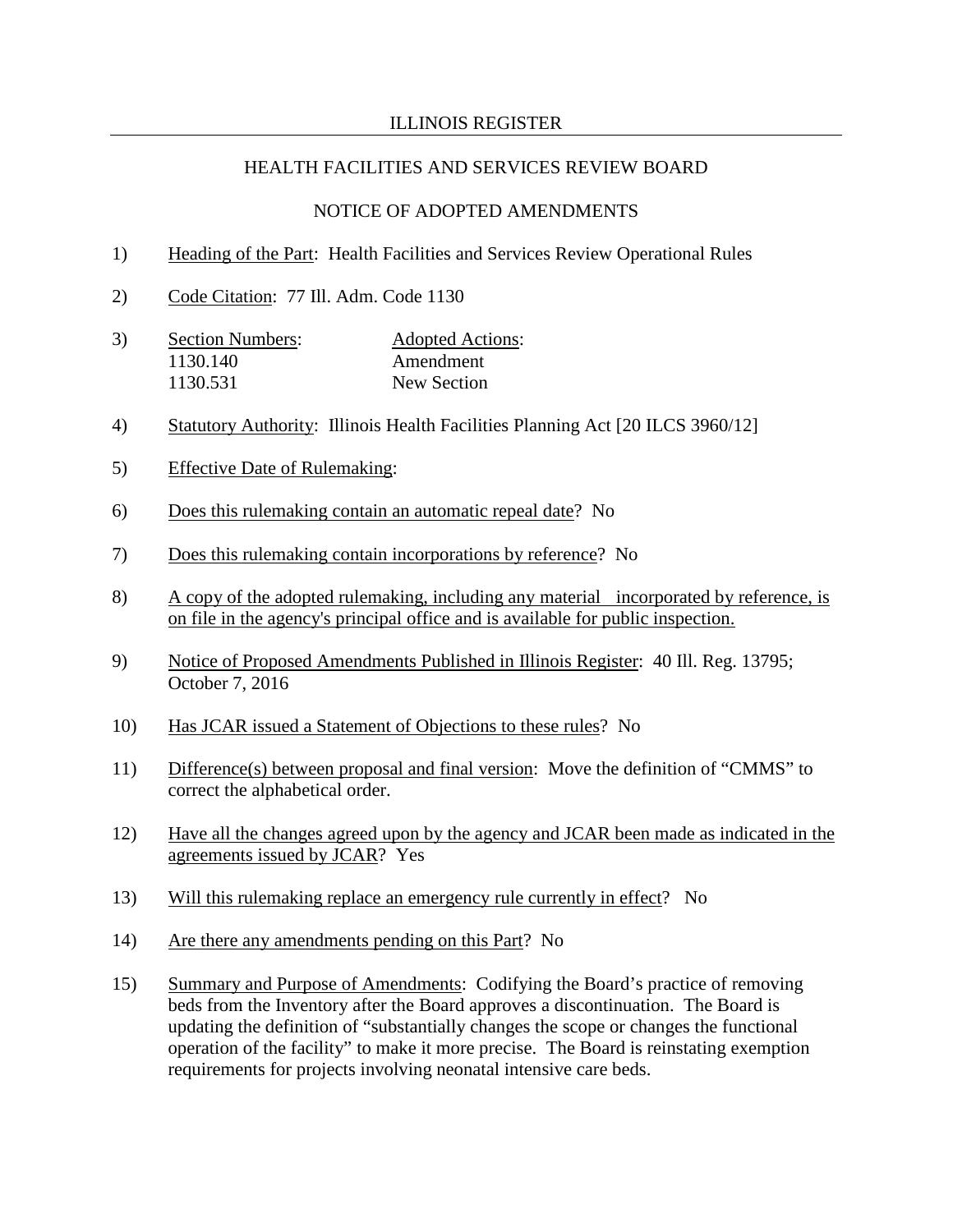## HEALTH FACILITIES AND SERVICES REVIEW BOARD

## NOTICE OF ADOPTED AMENDMENTS

## 16) Information and questions regarding this adopted rulemaking shall be directed to:

Jeannie Mitchell Assistant General Counsel Health Facilities and Services Review Board 69 W. Washington Street, Suite 3501 Chicago, IL 60602

(312)814-6226 [Jeannie.Mitchell@illinois.gov](mailto:Jeannie.Mitchell@illinois.gov)

The full text of the Adopted Amendments begins on the next page: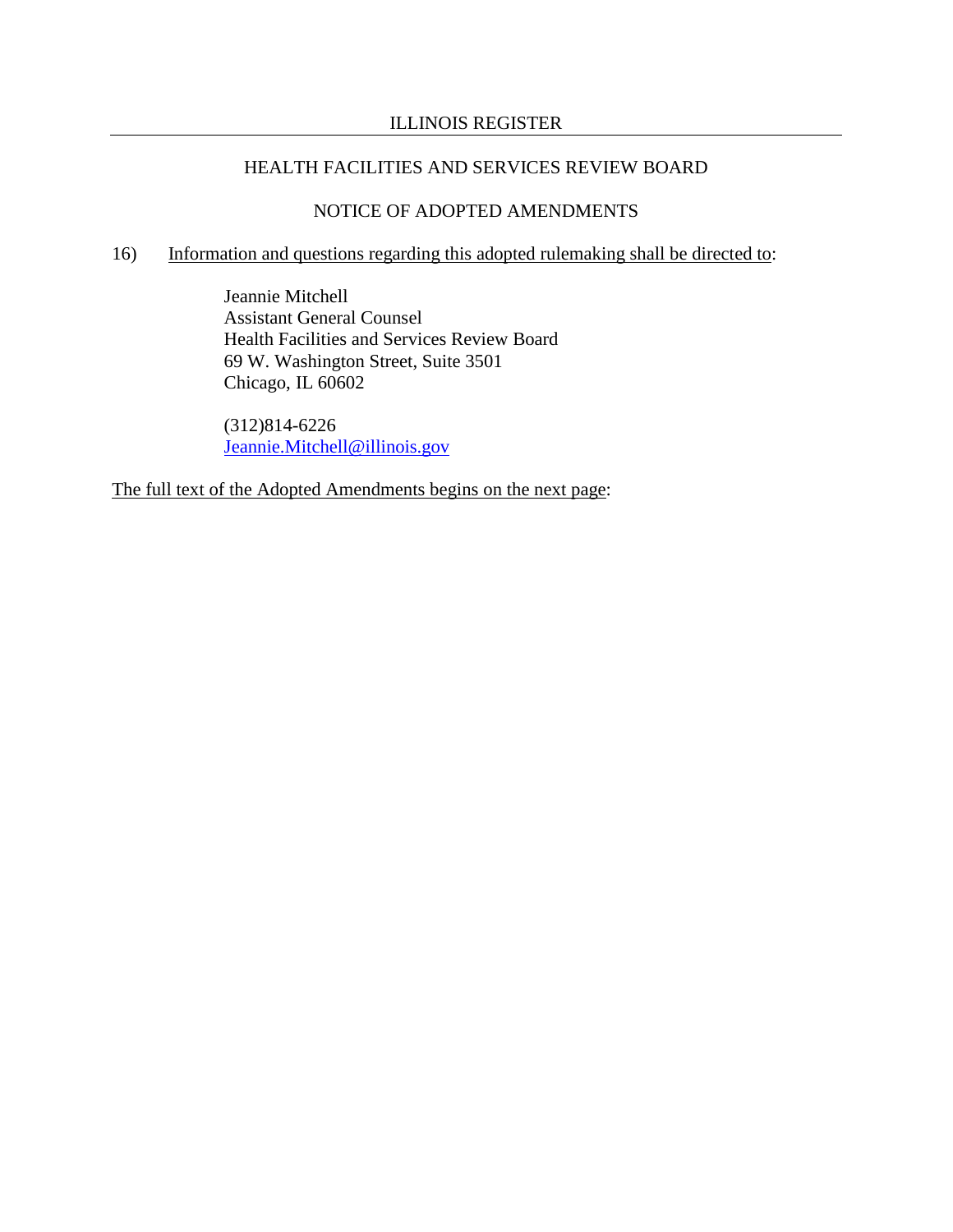## HEALTH FACILITIES AND SERVICES REVIEW BOARD

## NOTICE OF ADOPTED AMENDMENTS

## TITLE 77: PUBLIC HEALTH CHAPTER II: HEALTH FACILITIES AND SERVICES REVIEW BOARD SUBCHAPTER b: OTHER BOARD RULES

# PART 1130 HEALTH FACILITIES AND SERVICES REVIEW OPERATIONAL RULES

## SUBPART A: AUTHORITY

#### Section

- 1130.110 Statutory Authority/Applicability
- 1130.120 Introduction
- 1130.130 Purpose
- 1130.140 Definitions
- 1130.150 Referenced and Incorporated Materials

#### SUBPART B: GENERAL REQUIREMENTS

#### Section

- 1130.215 Health Care Facilities Subject to the Act
- 1130.220 Necessary Parties to the Application for Permit or Exemption
- 1130.230 Fees
- 1130.240 Reporting and Notification Requirements
- 1130.250 HFSRB Meetings

# SUBPART C: PROJECTS OR TRANSACTIONS SUBJECT TO THE ACT

#### Section

1130.310 Projects or Transactions Subject to the Act

## SUBPART D: PROJECTS OR TRANSACTIONS ELIGIBLE FOR EXEMPTION FROM PERMIT REQUIREMENTS

#### Section

1130.410 Projects or Transactions Exempt from Permit Requirement

### SUBPART E: OPERATIONAL REQUIREMENTS FOR EXEMPTIONS

# Section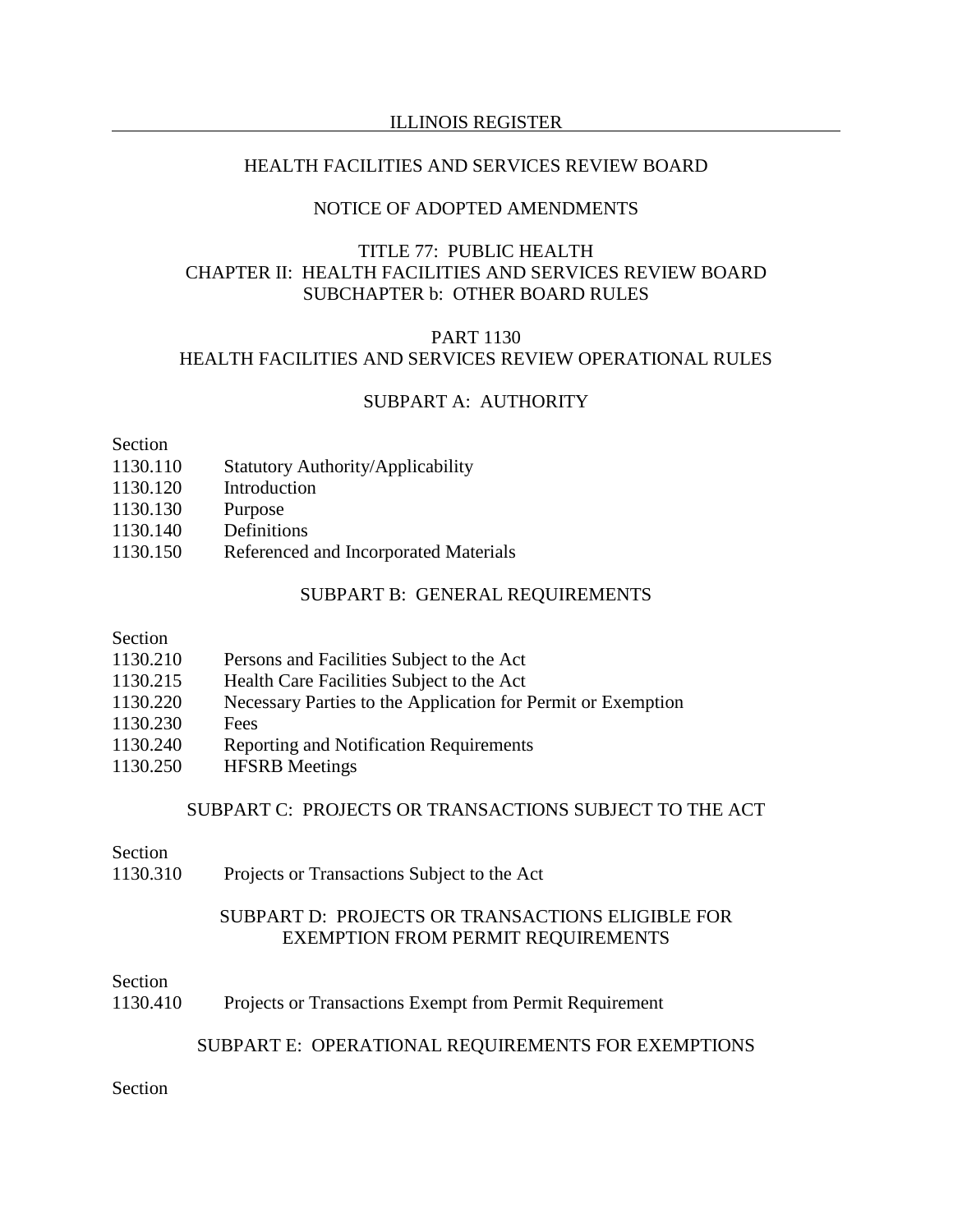## NOTICE OF ADOPTED AMENDMENTS

- 1130.500 General Requirements for Exemptions
- 1130.510 Requirements for Exemptions Involving the Acquisition of Major Medical Equipment (Repealed)
- 1130.520 Requirements for Exemptions Involving the Change of Ownership of a Health Care Facility
- 1130.525 Requirements for Exemptions Involving the Discontinuation of a Health Care Facility or Category of Service
- 1130.530 Requirements for Exemptions Involving Health Maintenance Organizations (Repealed)
- 1130.531 Requirements for Exemptions for the Establishment or Expansion of Neonatal Intensive Care Service and Beds (Repealed)
- 1130.539 Requirements for Exemptions Involving the Establishment of Positron Emission Tomography (P.E.T.) Service (Repealed)
- 1130.540 Requirements for Exemptions Involving Discontinuation (Repealed)
- 1130.541 Requirements for Exemptions for Combined Facility Licensure (Repealed)
- 1130.542 Requirements for Exemptions for Temporary Use of Beds for Demonstration Programs (Repealed)
- 1130.543 Requirements for Exemption for Equipment to be Acquired By or on Behalf of a Health Care Facility (Repealed)
- 1130.544 Requirements for Exemption for the Addition of Dialysis Stations (Repealed)
- 1130.550 Agency Processing of an Application for Exemption
- 1130.560 State Board Action
- 1130.570 Validity of an Exemption and Reporting Requirements
- 1130.580 Relinquishment of an Exemption
- 1130.590 Revocation of an Exemption

# SUBPART F: OPERATIONAL REQUIREMENTS FOR THE REVIEW AND PROCESSING OF APPLICATIONS FOR PERMIT

## Section

- 1130.610 Duration of the Review Period and Time Frames
- 1130.620 Technical Assistance, Classification, Completeness Review, and Review
- Procedures
- 1130.630 HFSRB Staff Actions During the Review Period
- 1130.635 Additional Information Provided During the Review Period
- 1130.640 Extension of the Review Period
- 1130.650 Modification of an Application
- 1130.655 HFSRB Consideration and Action
- 1130.660 Approval of an Application
- 1130.670 Intent to Deny an Application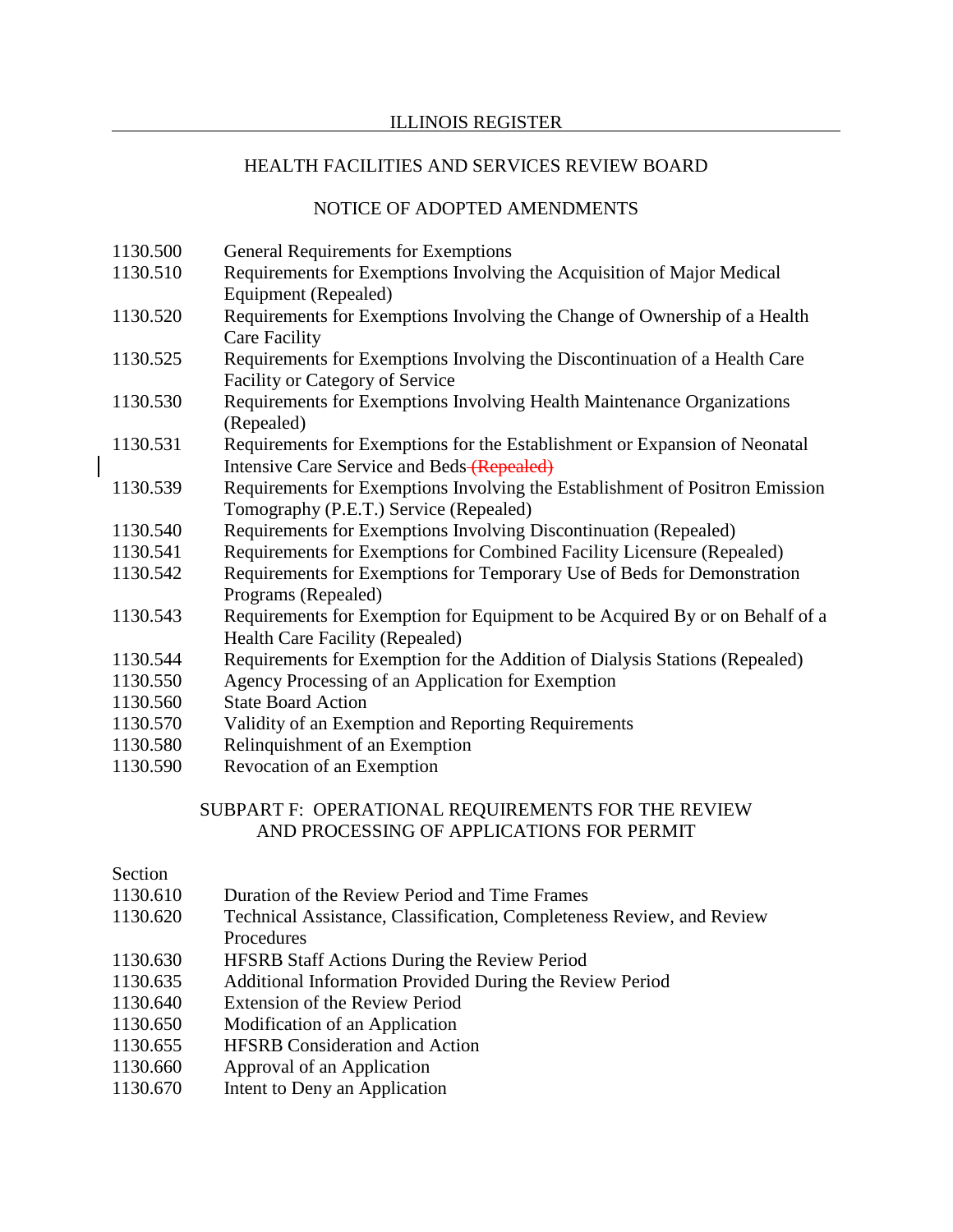# HEALTH FACILITIES AND SERVICES REVIEW BOARD

## NOTICE OF ADOPTED AMENDMENTS

1130.680 Denial of an Application

# SUBPART G: PERMIT VALIDITY, REPORTING REQUIREMENTS AND REVOCATION

# Section

| 1130.710 | <b>Validity of Permits</b>                                               |
|----------|--------------------------------------------------------------------------|
| 1130.720 | <b>Financial Commitment</b>                                              |
| 1130.730 | Extension of the Financial Commitment Period                             |
| 1130.740 | Permit Renewal                                                           |
| 1130.750 | <b>Alteration of Post-Permit Projects</b>                                |
| 1130.760 | <b>Annual Progress Reports</b>                                           |
| 1130.770 | Project Completion, Final Realized Costs and Cost Overruns               |
| 1130.775 | Relinquishment of a Permit                                               |
| 1130.780 | <b>Revocation of a Permit</b>                                            |
| 1130.790 | Penalties, Fines and Sanctions for Non-compliance with the Act and HFSRB |
|          | Rules                                                                    |

## SUBPART H: DECLARATORY RULINGS

## Section

1130.810 Declaratory Rulings

## SUBPART I: PUBLIC HEARING AND COMMENT PROCEDURES

| Section  |                                                                                  |
|----------|----------------------------------------------------------------------------------|
| 1130.910 | Applicability                                                                    |
| 1130.920 | Notice of Review and Opportunity for Public Hearing and Comment on               |
|          | <b>Applications for Permit</b>                                                   |
| 1130.930 | Notice of Public Hearing on Applications for Permit                              |
| 1130.940 | Procedures for Public Hearing on Applications for Permit                         |
| 1130.950 | Written Comments on Applications for Permit                                      |
| 1130.960 | Notice Procedures for Public Hearing on Applications for Certificate of          |
|          | Recognition (or Revocation of Recognition) (Repealed)                            |
| 1130.970 | Procedures for Public Hearing on Applications for Certificate of Recognition (or |
|          | Revocation of Recognition) (Repealed)                                            |
| 1130.980 | Procedures Concerning Public Hearing for Certificate of Exemption                |
| 1130.990 | Procedures for Public Hearing and Comment on Proposed Rules                      |
| 1130.995 | Procedures for Written Public Comment on All Other Matters                       |

SUBPART J: PRACTICE AND PROCEDURE IN ADMINISTRATIVE HEARINGS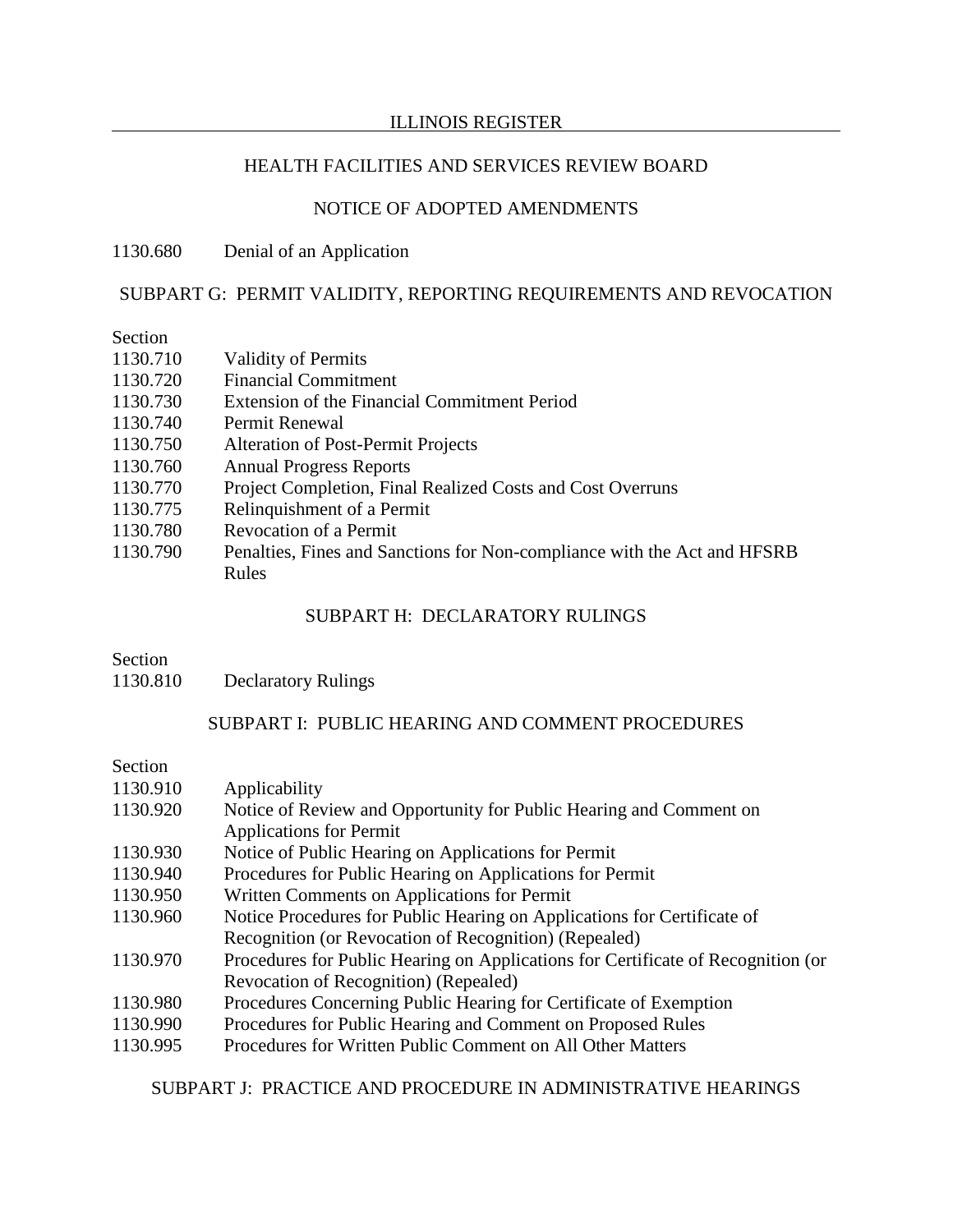## HEALTH FACILITIES AND SERVICES REVIEW BOARD

## NOTICE OF ADOPTED AMENDMENTS

Section

- 1130.1010 The Right to an Administrative Hearing and Applicable Rules
- 1130.1020 Initiation of a Contested Case (Pleadings)
- 1130.1030 Waiver of Hearing
- 1130.1040 Parties to Hearings
- 1130.1050 Appearance Right to Counsel
- 1130.1060 Prehearing Conferences
- 1130.1070 Intervention
- 1130.1080 Disqualification of Administrative Law Judge
- 1130.1090 Form of Papers
- 1130.1100 Service
- 1130.1110 Conduct of Hearings
- 1130.1120 Discovery
- 1130.1130 Motions
- 1130.1140 Subpoenas
- 1130.1150 Administrative Law Judge's Report and Recommendation
- 1130.1160 Proposal for Decision (Repealed)
- 1130.1170 Final Decision
- 1130.1180 Records of Proceedings
- 1130.1190 Miscellaneous
- 1130.1200 Copies of Pleadings to be Filed
- 1130.1210 Applicability

1130.APPENDIX A Capital Expenditure Minimums/Review Thresholds

AUTHORITY: Authorized by Section 12 of and implementing the Illinois Health Facilities Planning Act [20 ILCS 3960].

SOURCE: Adopted at 14 Ill. Reg. 7183, effective May 1, 1990; emergency amendment at 15 Ill. Reg. 4787, effective March 18, 1991, for a maximum of 150 days; amended at 15 Ill. Reg. 9731, effective June 17, 1991; emergency amendments at 16 Ill. Reg. 13153, effective August 4, 1992, for a maximum of 150 days; emergency expired January 1, 1993; amended at 17 Ill. Reg. 4448, effective March 24, 1993; amended at 17 Ill. Reg. 5882, effective March 26, 1993; amended at 19 Ill. Reg. 2972, effective March 1, 1995; expedited correction at 21 Ill. Reg. 3753, effective March 1, 1995; recodified at 20 Ill. Reg. 2597; emergency amendment at 21 Ill. Reg. 12671, effective September 2, 1997, for a maximum of 150 days; emergency expired January 30, 1998; amended at 23 Ill. Reg. 2911, effective March 15, 1999; emergency amendment at 23 Ill. Reg. 3835, effective March 15, 1999, for a maximum of 150 days; amended at 23 Ill. Reg. 7752, effective July 9, 1999; amended at 24 Ill. Reg. 6013, effective April 7, 2000; amended at 25 Ill.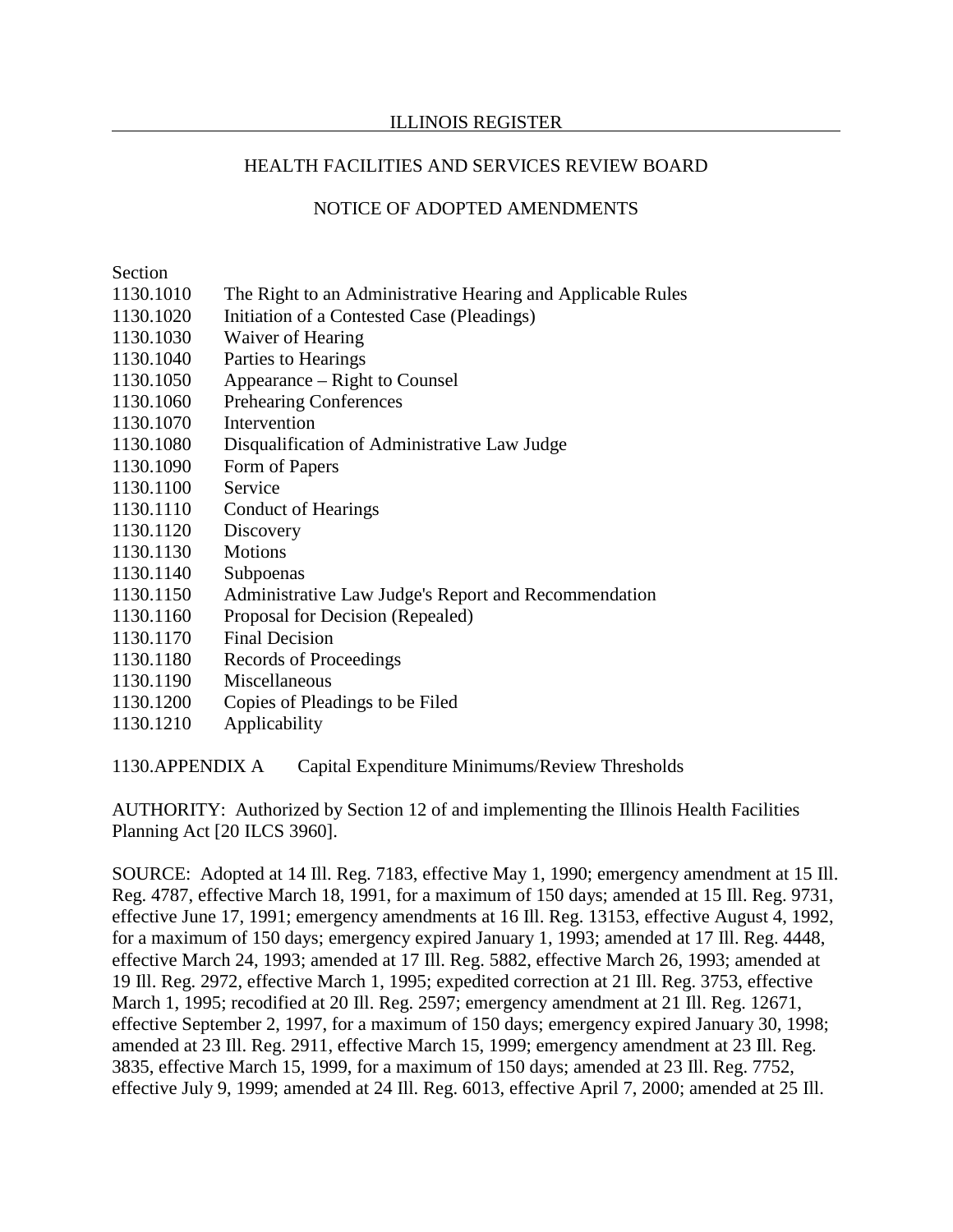### NOTICE OF ADOPTED AMENDMENTS

Reg. 10786, effective August 24, 2001; amended at 27 Ill. Reg. 2976, effective February 21, 2003; amended at 30 Ill. Reg. 14852, effective September 1, 2006; amended at 31 Ill. Reg. 15270, effective November 1, 2007; amended at 32 Ill. Reg. 12355, effective July 18, 2008; amended at 37 Ill. Reg. 6227, effective June 1, 2013; amended at 38 Ill. Reg. 2869, effective February 1, 2014; amended at 39 Ill. Reg. 6347, effective June 1, 2015; amended at 40 Ill. Reg. 14647, effective October 14, 2016; amended at 41 Ill. Reg. \_\_\_\_\_\_, effective \_\_\_\_\_\_\_\_\_\_\_\_.

## SUBPART A: AUTHORITY

### **Section 1130.140 Definitions**

"Act" means the Illinois Health Facilities Planning Act [20 ILCS 3960].

"Administrative Law Judge" means the person appointed to preside at administrative hearings under Subpart J and pursuant to the Act.

"Administrator" means the chief executive officer of HFSRB, responsible to the HFSRB Chairman and, through the Chairman, responsible to HFSRB for the execution of its policies and procedures.

"Adverse Action" means a disciplinary action taken by IDPH, CMMS, or any other State or federal agency against a person or entity that owns or operates or owns and operates a licensed or Medicare or Medicaid certified healthcare facility in the State of Illinois. These actions include, but are not limited to, all Type "A" and Type "AA" violations. As defined in Section 1-129 of the Nursing Home Care Act [210 ILCS 45], *"Type 'A' violation" means a violation of* the Nursing Home Care *Act or of the rules promulgated thereunder which creates a condition or occurrence relating to the operation and maintenance of a facility presenting a substantial probability that risk of death or serious mental or physical harm to a resident will result therefrom or has resulted in actual physical or mental harm to a resident.* As defined in Section 1-128.5 of the Nursing Home Care Act, *a "Type AA violation" means a violation of* the *Act or of the rules promulgated thereunder which creates a condition or occurrence relating to the operation and maintenance of a facility that proximately caused a resident's death.* [210 ILCS 45/1-129]

"Affirmation" means a statement, declaration, proclamation, pronouncement or notice made by an applicant regarding the information requirements for an application for exemption, with the understanding that there are still consequences to any matters that are non-compliant with the terms of the exemption issued.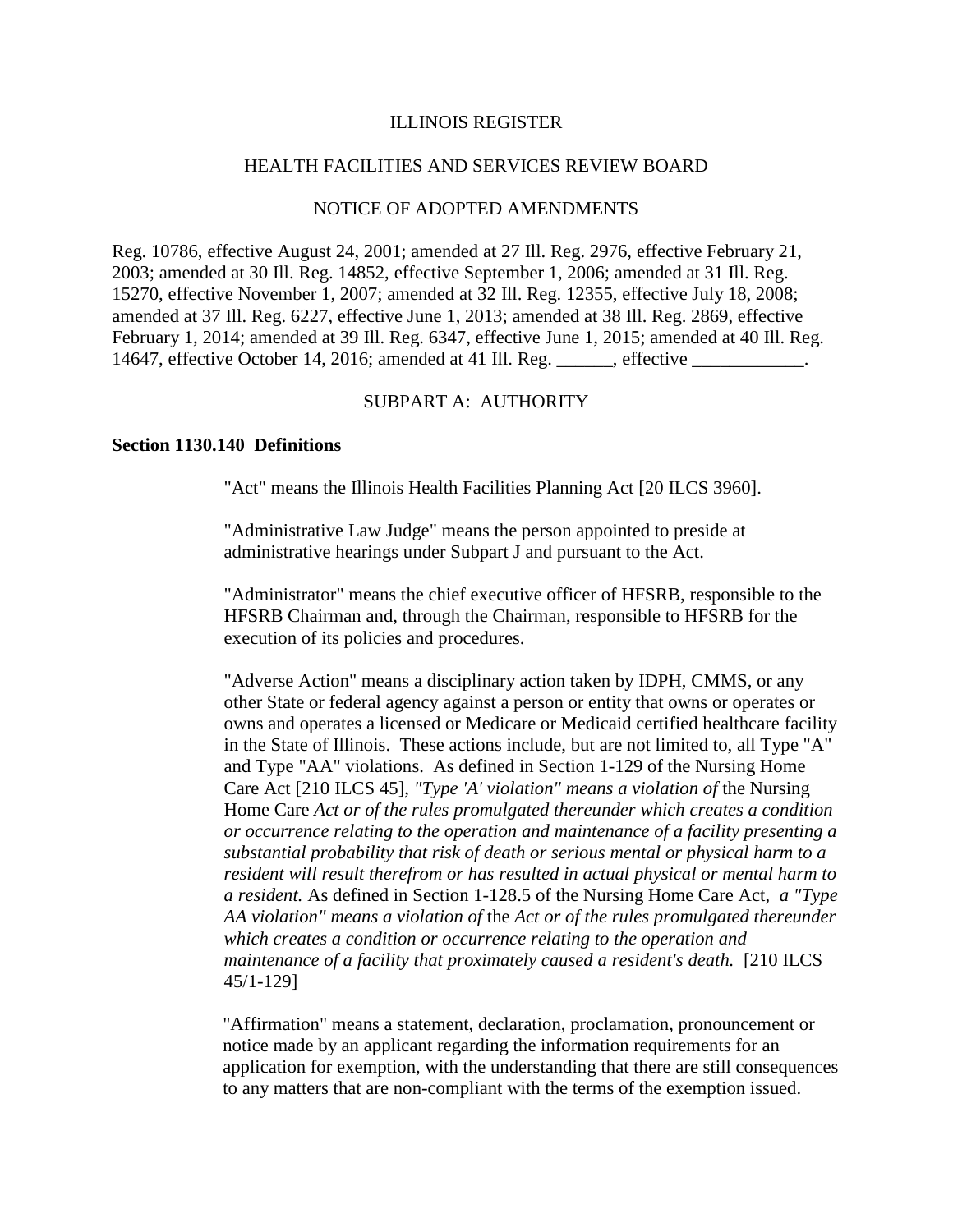## NOTICE OF ADOPTED AMENDMENTS

"Agency" or "IDPH" means the Illinois Department of Public Health.

"Alteration" means any revision or change to a project as detailed in the application that occurs after HFSRB issued the permit. A completed project cannot be altered. The site of the proposed project or the persons who are the permit holder cannot be altered.

"Applicant" means a person, as defined in the Act, who applies for a permit or exemption. See Section 1130.220 to determine what parties are necessary for an application.

"Audit" means the most recent formal examination, correction and official endorsement of financial reports by an independent certified public accountant.

"Authorized Representative" means a person who has authority to act on behalf of the legal entity or person that is the applicant or permit holder. Authorized representatives are: in the case of a corporation, any of its officers or members of its board of directors; in the case of a limited liability company, any of its managers or members (or the sole manager or member when two or more managers or members do not exist); in the case of a partnership, any of its general partners (or the sole general partner when two or more general partners do not exist); in the case of estates and trusts, any of its beneficiaries (or the sole beneficiary when two or more beneficiaries do not exist); and in the case of a sole proprietor, the individual who is the proprietor.

"Capital Expenditure" *means an expenditure made by or on behalf of a health care facility (as such a facility is defined in the Act), which, under generally accepted accounting principles, is not properly chargeable as an expense of operation and maintenance, or is made to obtain by lease or comparable arrangement any facility or part thereof or any equipment for a facility or part and which exceeds the capital expenditure minimum. For purposes of this definition, the cost of any studies, surveys, designs, plans, working drawings, specifications, and other activities essential to the acquisition, improvement, expansion, or replacement of any plant or equipment with respect to which an expenditure is made shall be included in determining if such expenditure exceeds the capital expenditure minimum. Unless otherwise interdependent or submitted as one project by the applicant, components of construction or modification undertaken by means of a single construction contract or financed through the issuance of a single debt instrument shall not be grouped together as one project.*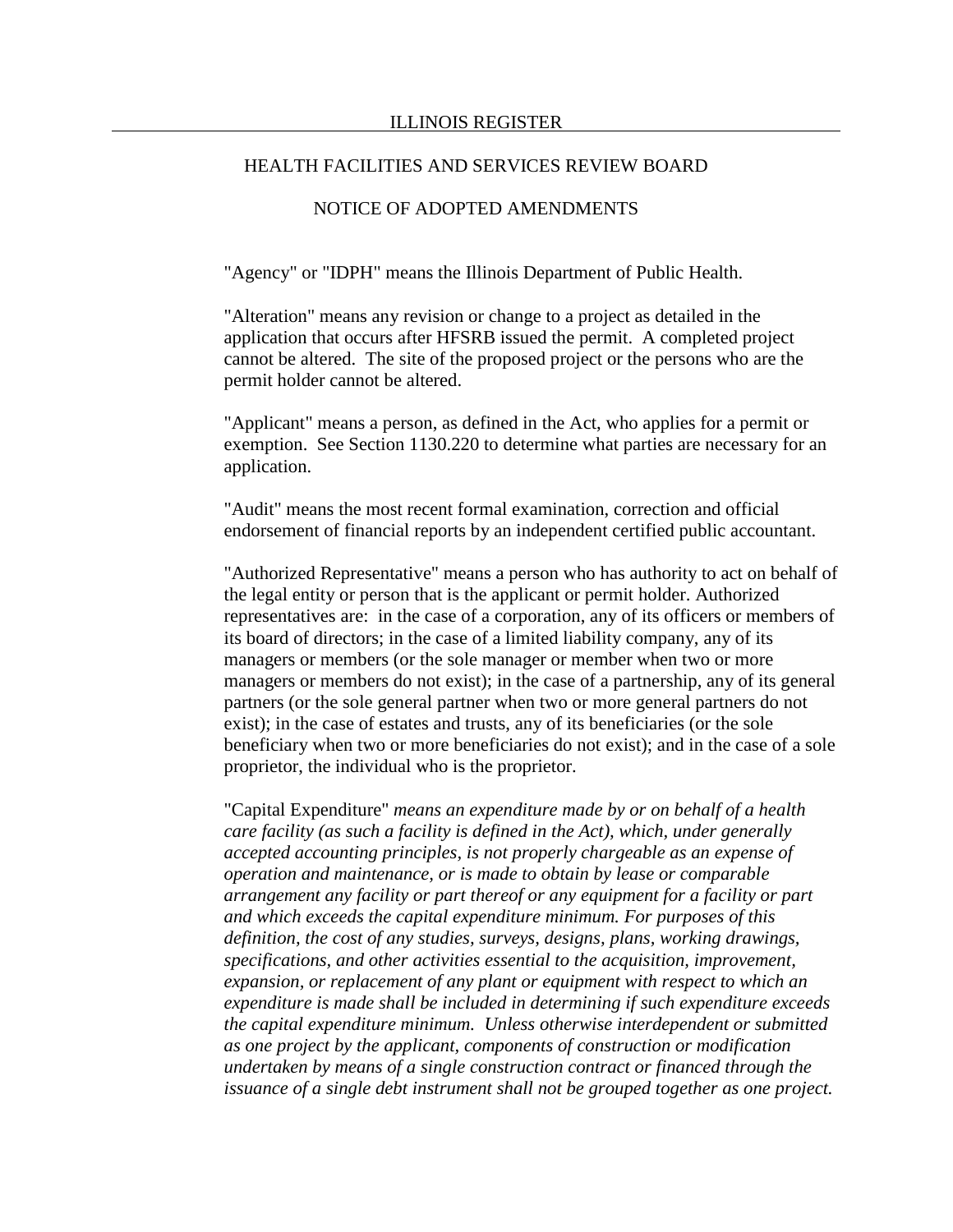## NOTICE OF ADOPTED AMENDMENTS

*Donations of equipment or facilities to a health care facility which if acquired directly by such facility would be subject to review under the Act shall be considered capital expenditures, and a transfer of equipment or facilities for less than fair market value shall be considered a capital expenditure if a transfer of the equipment or facilities at fair market value would be subject to review.* [20 ILCS 3960/3]

"Capital Expenditure Minimum" means the dollar amount or value which would require a permit for capital projects and major medical equipment. Capital expenditure minimums are adjusted annually to reflect the increase in construction costs due to inflation per Section 1130.310. Current capital expenditure minimums are posted on the HFSRB website (www.hfsrb.illinois.gov) and Appendix A.

"Censure" means a formal and public reprimand issued by HFSRB.

"Chairman" or "Board Chair" means the presiding officer of HFSRB.

"Change in the Bed Count of a Health Care Facility" means a change in a health care facility's authorized bed capacity, including reductions, increases with permit or allowable increases without permit. *A permit or exemption shall be obtained prior to the construction or modification of a health care facility that: changes the bed capacity of a health care facility by increasing the total number of beds or by distributing beds among various categories of service or by relocating beds from one physical facility to another by more than 20 beds or 10% of total bed capacity as defined by the State Board* in its Inventory of Health Care Facilities and Services and Need Determinations found on the Board's website at www.hfsrb.illinois.gov, *whichever is less, over a 2-year period.* [20 ILCS 3960/5] The two-year period begins on the date the additional beds or stations become operational. (See Section 1130.240(f) for more detail.)

"Change of Ownership" means a change in the person who has operational control of an existing health care facility or *a change in the person who has ownership or control of a health care facility's physical plant and capital assets. A change of ownership is indicated by, but not limited to, the following transactions: sale, transfer, acquisition, leases, change of sponsorship or other means of transferring control.* [20 ILCS 3960/3] Examples of change of ownership include:

a transfer of stock or assets resulting in a person obtaining majority interest (i.e., over 50%) in the person who is licensed or certified (if the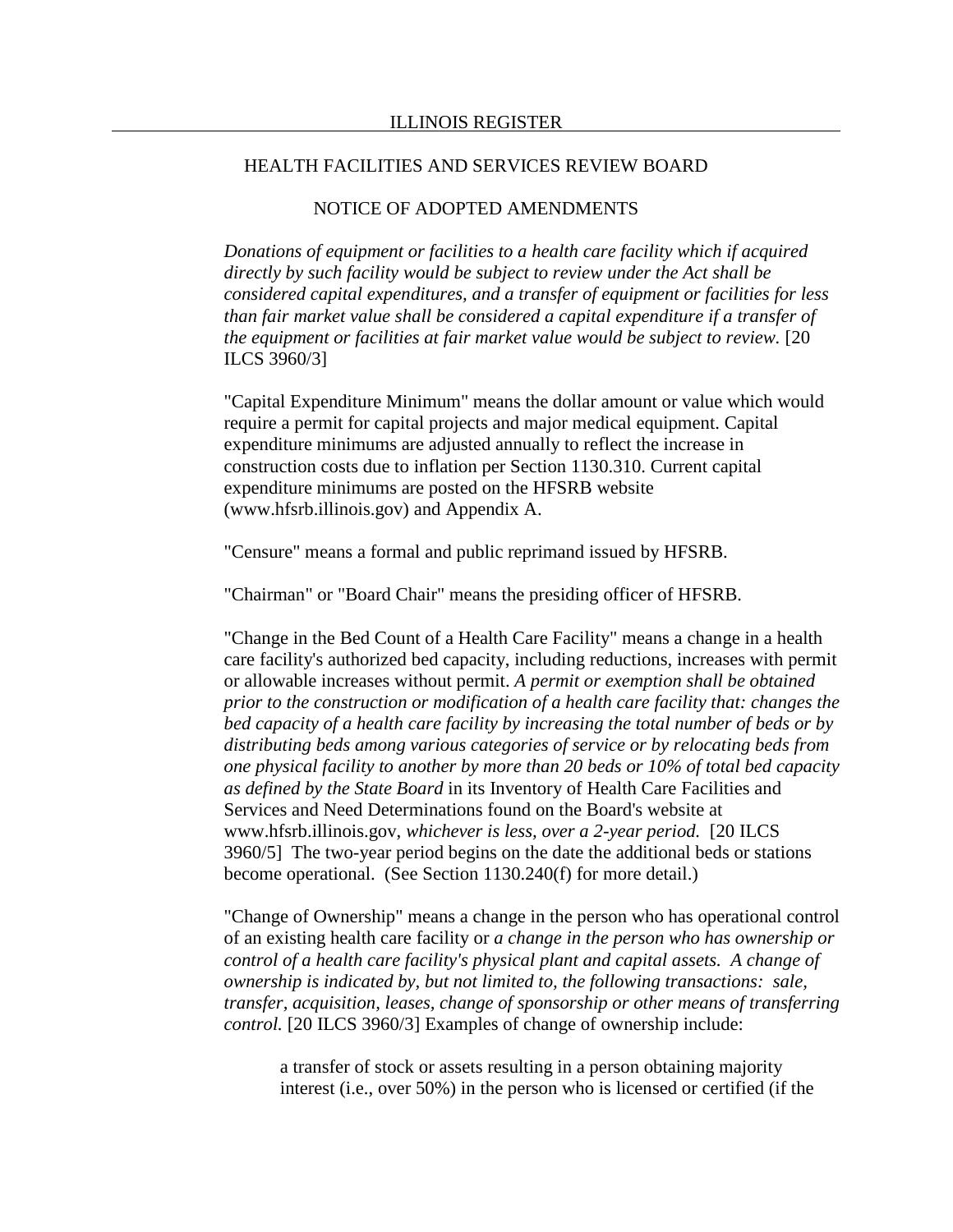## NOTICE OF ADOPTED AMENDMENTS

facility is not subject to licensure), or in the person who owns or controls the health care facility's physical plant and capital assets; or

the issuance of a license by IDPH to a person different from the current licensee; or

for facilities not subject to licensing, the issuance of a provider number to a different person by certification agencies that administer Titles XVIII and XIX of the Social Security Act; or

a change in the membership or sponsorship of a not-for-profit corporation; or

a change of 50% or more of the voting members of a not-for-profit corporation's board of directors, during any consecutive 12-month period, that controls a health care facility's operations, license, certification (when the facility is not subject to licensing) or physical plant and capital assets; or

a change in the sponsorship or control of the person who is licensed or certified (when the facility is not subject to licensing) to operate, or who owns the physical plant and capital assets of a governmental health care facility; or

any other transaction that results in a person obtaining control of a health care facility's operations or physical plant and capital assets, including leases.

*"Change of Ownership Among Related Persons" means a transaction* in which *the parties to the transaction are under common control or ownership before and after the transaction is completed*. [20 ILCS 3960/8.5(a)]

"Charity Care" *means care provided by a health care facility for which the provider does not expect to receive payment from the patient or a third party payer*. [20 ILCS 3960/3]

"Clinical Service Area" means a department or service that is directly *related to the diagnosis, treatment, or rehabilitation of persons receiving services from the health care facility* [20 ILCS 3960/3]. A clinical service area's physical space shall include those components required under the facility's licensure or Medicare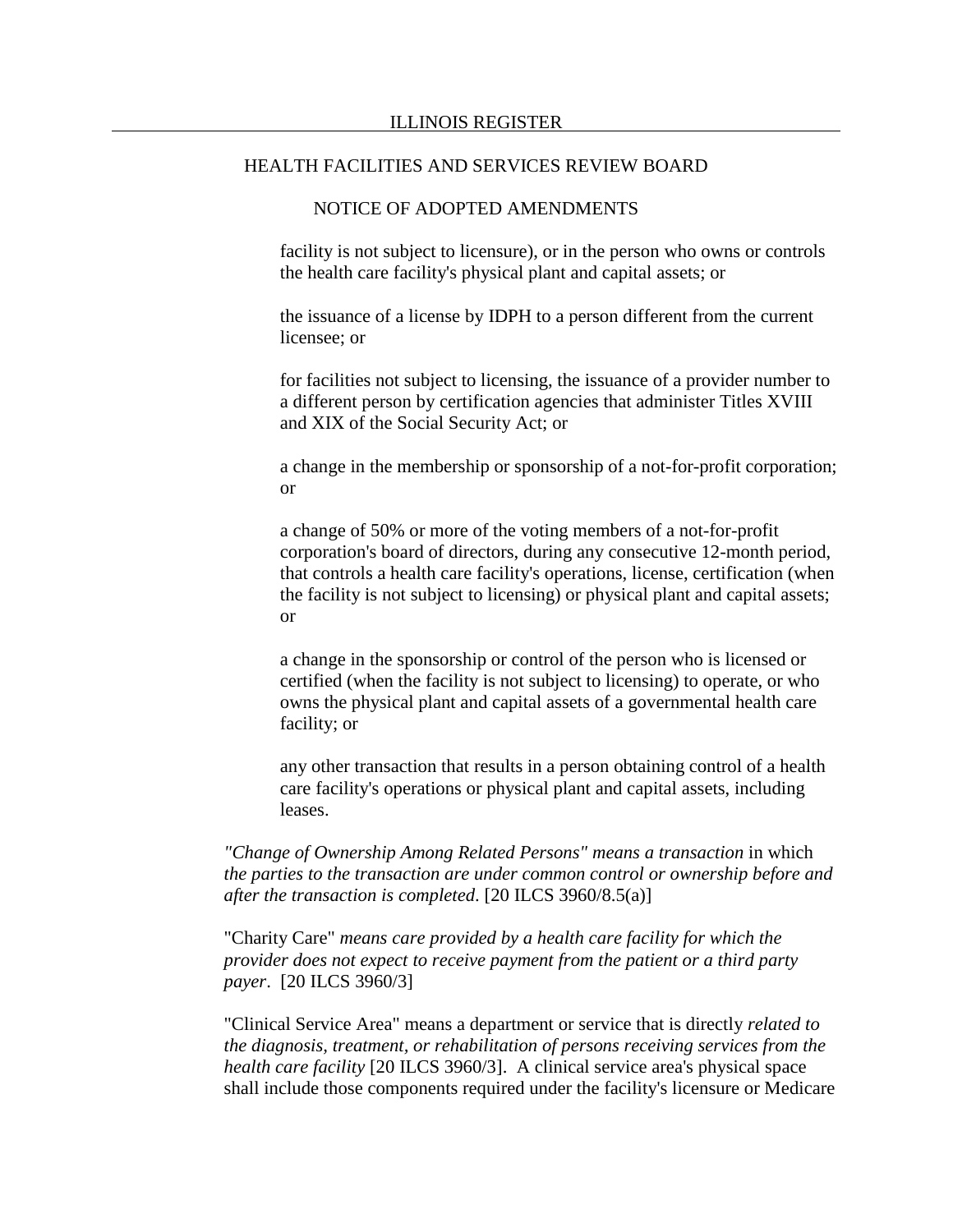## NOTICE OF ADOPTED AMENDMENTS

or Medicaid Certification, and as outlined by documentation from the facility as to the physical space required for appropriate clinical practice.

"CMMS" means the federal Centers for Medicare and Medicaid Services.

"Combined Service Area Project" means a project that consists of both clinical service areas and non-clinical service areas.

"Completion Date" or "Project Completion Date" means the date the applicant established for the completion of the project, when the permit was approved or renewed. When a project requires an applicant to obtain a license, the project is not considered complete until the facility is licensed.

"Construction" or "Modification" *means the establishment, erection, building, alteration, reconstruction, modernization, improvement, extension, discontinuation, change of ownership of or by a health care facility, or the purchase or acquisition by or through a health care facility of equipment or service for diagnostic or therapeutic purposes or for facility administration or operation or any capital expenditure made by or on behalf of a health care facility which exceeds the capital expenditure minimum; however, any capital expenditures made by or on behalf of a health care facility for the construction or modification of a facility licensed under the Assisted Living and Shared Housing Act or a conversion project undertaken in accordance with Section 30 of the Older Adult Services Act shall be excluded from any obligations under the Act.* [20 ILCS 3960/3]

"Contested Case" is defined in Section 1-30 of the IAPA [5 ILCS 100/1-30].

"Control" means that a person possesses any of the following discretionary and non-ministerial rights or powers:

In the case of an entity, the ability to direct the management and policies of the entity, whether through the voting of securities, corporate membership, contract, or otherwise. Examples of such control include, without limitation:

> holding 50% or more of the outstanding voting securities of an issue;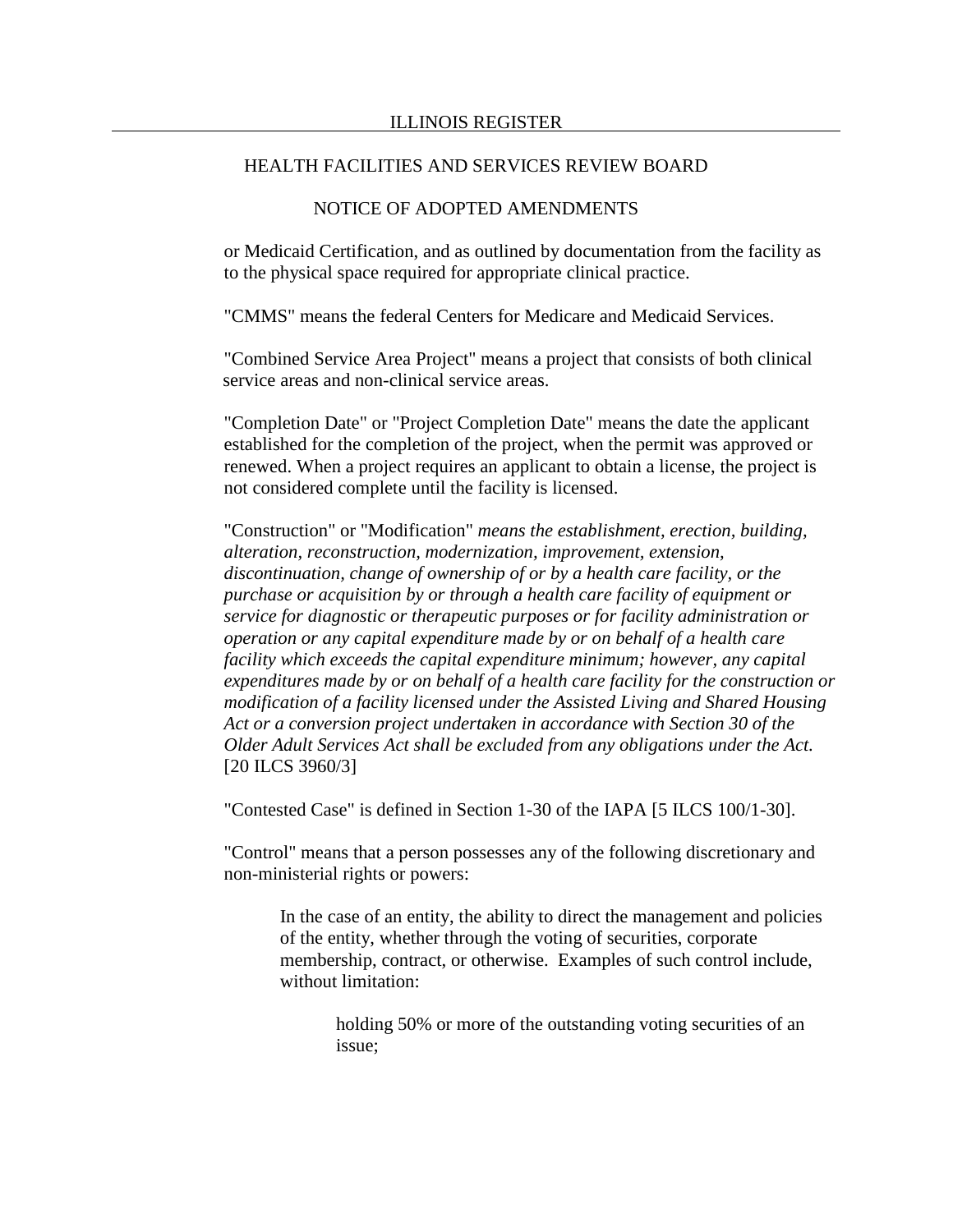#### NOTICE OF ADOPTED AMENDMENTS

in the case of an entity that has no outstanding voting securities, having the right to 50% or more of the profits or, in the event of dissolution, the right to 50% or more of the assets of the entity;

having the power to appoint or remove 50% or more of the governing board members of an entity;

having the power to require or approve the use of funds or assets of the entity; or

having the power to approve, amend or modify the entity's bylaws or other governance documents.

In the case of capital assets or real property, the power to direct or cause the direction of the personal property, real property or capital assets that are components of the project (i.e., fixed equipment, mobile equipment, buildings and portions of buildings). Examples of such control include, without limitation:

ownership of 50% or more in the property or asset;

serving as lessee or sublessee.

"Conversion" means a change in the control of an existing health care facility's physical plant, assets, or operations by such methods as, but not limited to, a change in ownership, acquisition, merger, consolidation, lease, stock transfer, or change in sponsorship. Types of conversion include:

change of ownership;

consolidation by combining two or more existing health care facilities into a new health care facility, terminating the existence of the existing or original facilities  $(A + B = C)$ . Consolidation results in the establishment of a health care facility within the meaning of the Act and in the discontinuation of the existing facilities, resulting in termination of license for facilities subject to licensing or the loss of certification for facilities not subject to licensing;

merger by the absorption of one or more existing health care facilities into another existing health care facility. The result of the absorption is that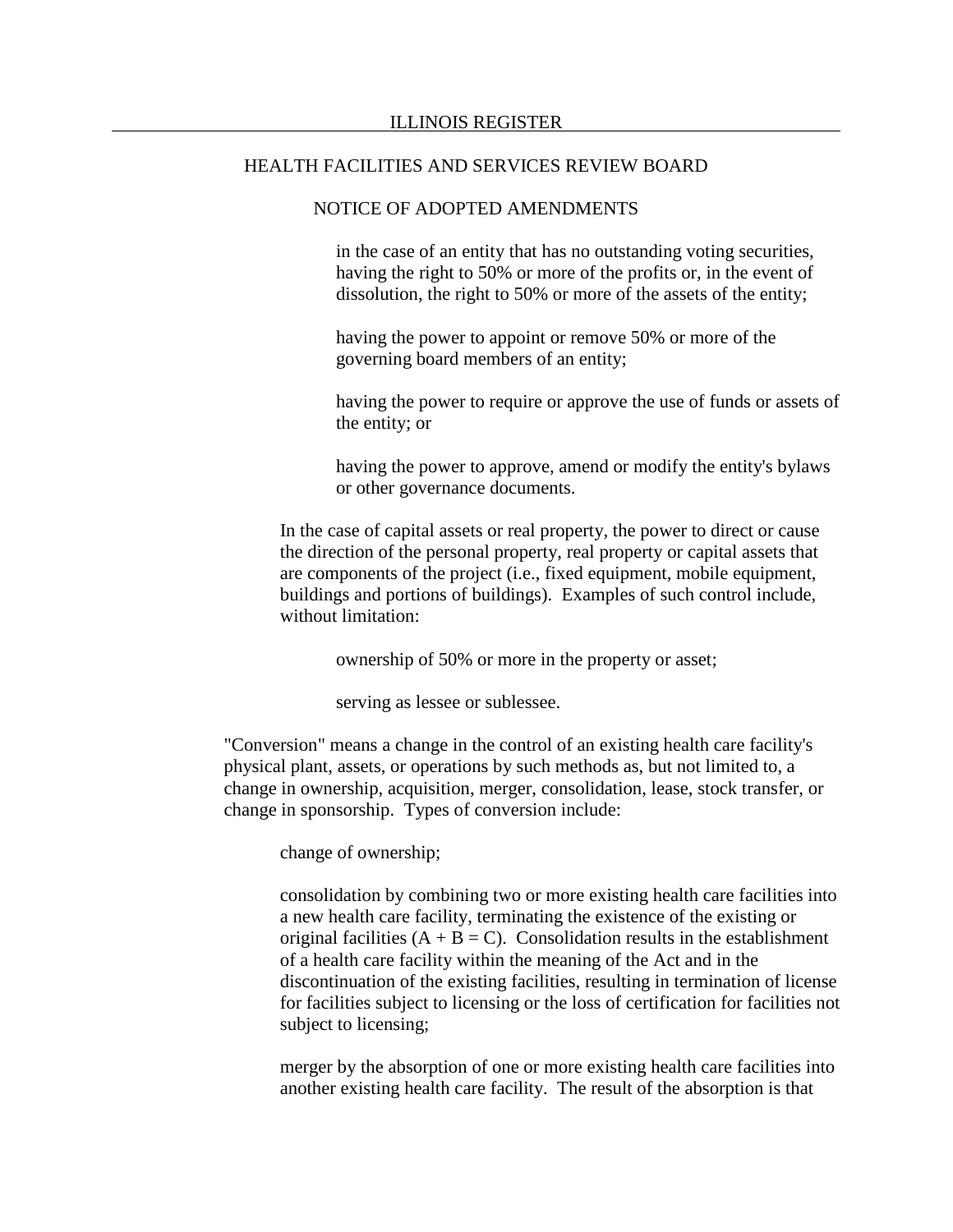### NOTICE OF ADOPTED AMENDMENTS

only one facility survives  $(A + B = B)$ . Merger results in the modification (e.g., expansion of beds or services) of the survivor facility and the discontinuation of the facility being absorbed.

"Date" means, for purposes of 77 Ill. Adm. Code 1130, a period starting at 12:00:01 a.m. of a specified day and ending at 12:00:01 a.m. the following day.

"Director" means *the Director of the Department of Public Health*. [20 ILCS 3960/3]

"Discontinuation" means to cease operation of an entire health care facility or category of service on a voluntary or involuntary basis. A permit or exemption is required prior to a discontinuation. For discontinuations approved by HFSRB, the discontinued beds will be removed from the Inventory once the permit is issued. A facility or category of service that has ceased operation or has interrupted service on a temporary basis due to unanticipated or unforeseen circumstances (such as the lack of appropriate staff, or a natural or unnatural disaster) may be determined to not have discontinued, provided that the facility has exercised appropriate efforts to maintain operation, and has provided documentation of the circumstances and anticipated date of restoration to HFSRB within 30 days after the temporary interruption of the service. Discontinuation also includes a determination by HFSRB that:

a category of service approved after January 1, 1992 is not operating at utilization standards/target occupancy rates specified in 77 Ill. Adm. Code 1100 (Narrative and Planning Policies), for that category of service, by the end of the second year of operation after project completion and on average for any two-year period thereafter (based upon data reported by the facility to HFSRB staff pursuant to Section 13 of the Act), and that need no longer exists in the planning area based upon the existence of such factors as, but not limited to, access to other services in the planning area, excess service capacity in the planning area, and the facility's ability to adequately staff the existing service; or

an existing category of service is not operating at utilization standards/target occupancy rates specified in 77 Ill. Adm. Code 1100, for that category of service, on average for any two-year period commencing on January 1, 1995 and thereafter (based upon data reported by the facility to HFSRB staff pursuant to Section 13 of the Act), and that need no longer exists in the planning area based upon the existence of such factors as, but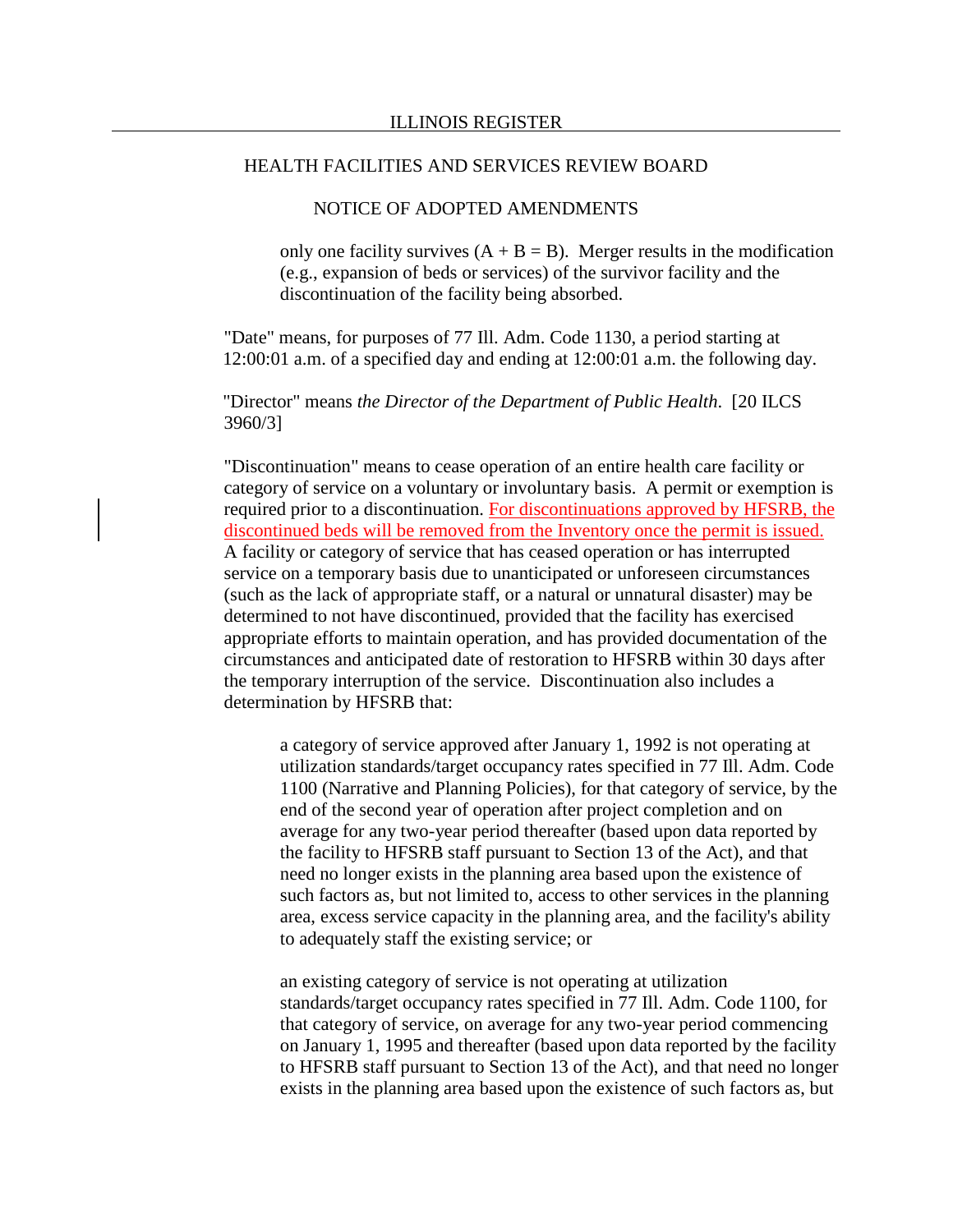## NOTICE OF ADOPTED AMENDMENTS

not limited to, access to other services in the planning area, excess service capacity in the planning area, and the facility's ability to adequately staff the existing service.

HFSRB NOTE: HFSRB may determine that a discontinuation has not occurred when a facility has complied with the requirements of this definition. Failure to obtain a permit or exemption prior to discontinuation may result in the imposition of sanctions or penalties as provided by the Act.

"Due Diligence" means to take such actions toward the completion of a project for which a permit has been issued with that diligence and foresight that persons of ordinary prudence and care commonly exercise under like circumstances. An accidental or unavoidable cause that cannot be avoided by the exercise of due diligence is a cause that reasonable prudent and careful persons, under like circumstances, do not and would not ordinarily anticipate, and whose effects under similar circumstances they do not and would not ordinarily avoid.

"Emergency Projects" means projects that are *emergent in nature and must be undertaken immediately to prevent or correct structural deficiencies or hazardous conditions that may harm or injure persons using the facility, as defined at 77 Ill. Adm. Code 1110.40(a).* [20 ILCS 3960/12(9)]

"Entity" means any corporation, company, partnership, joint venture, association, trust, foundation, fund or other legally recognized organization, public body or municipality.

"Establish" or "Establishment" means the construction of a new health care facility, the licensing of unlicensed buildings or structures as a health care facility, the replacement of an existing health care facility on another site, or *the initiation of a category of service as defined by the Board.* [20 ILCS 3960/3]

"Estimated Project Cost" or "Project Costs" means the sum of all costs, including the fair market value of any equipment or other real property (whether acquired by lease, donation, or gift) necessary to complete a project, including:

preplanning costs;

site survey and soil investigation fees;

site preparation costs;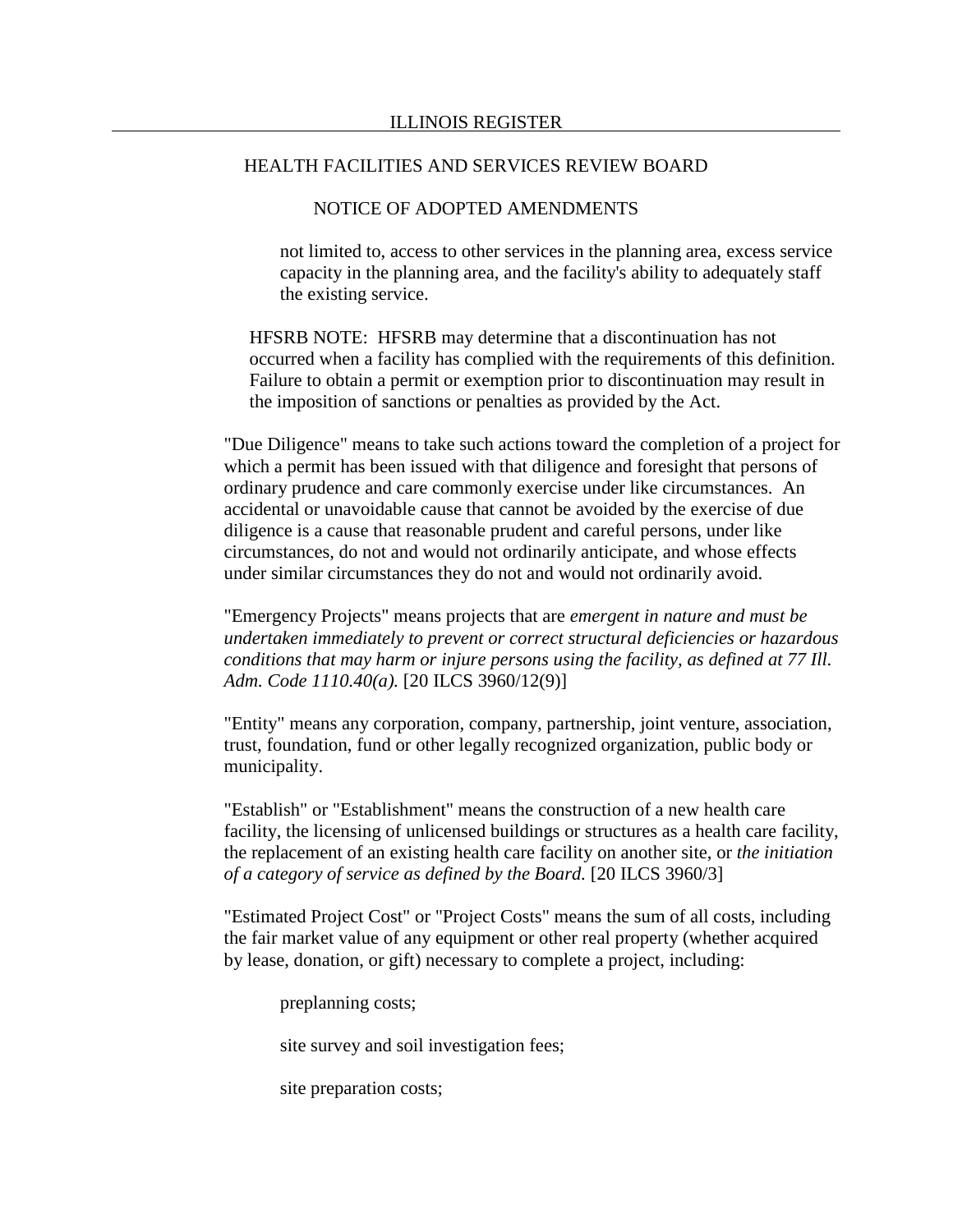### NOTICE OF ADOPTED AMENDMENTS

off-site work;

construction contracts and contingencies (including demolition);

capital equipment included in construction contracts;

architectural and engineering fees;

consultants and other professional fees that are related to the project;

capital equipment not in construction contracts;

bond issuance expenses;

net interest expense during construction; and

all other costs that are to be capitalized.

"Exemption" means the classification of projects that are exempt from the Certificate of Need permit review process, but are reviewed under *the procedures and requirements* of HFSRB *regarding issuance of exemptions*. (See Subpart E.) *An exemption shall be approved when* all *information required by the Board,* in accordance with Subpart E*, is submitted.* [20 ILCS 3960/6(b)]

"Existing Health Care Facility" means any health care facility subject to the Act that:

has a license issued by IDPH and has provided services within the past 12 months, unless the failure to provide such service is the result of pending license revocation procedures, and has not surrendered or abandoned its license or had its license revoked or voided or otherwise deemed invalid by IDPH; or

is certified under Titles XVIII or XIX of the Social Security Act (42 USC 1395); or

is a facility operated by the State of Illinois.

HFSRB NOTE: Projects approved by HFSRB for establishment of a health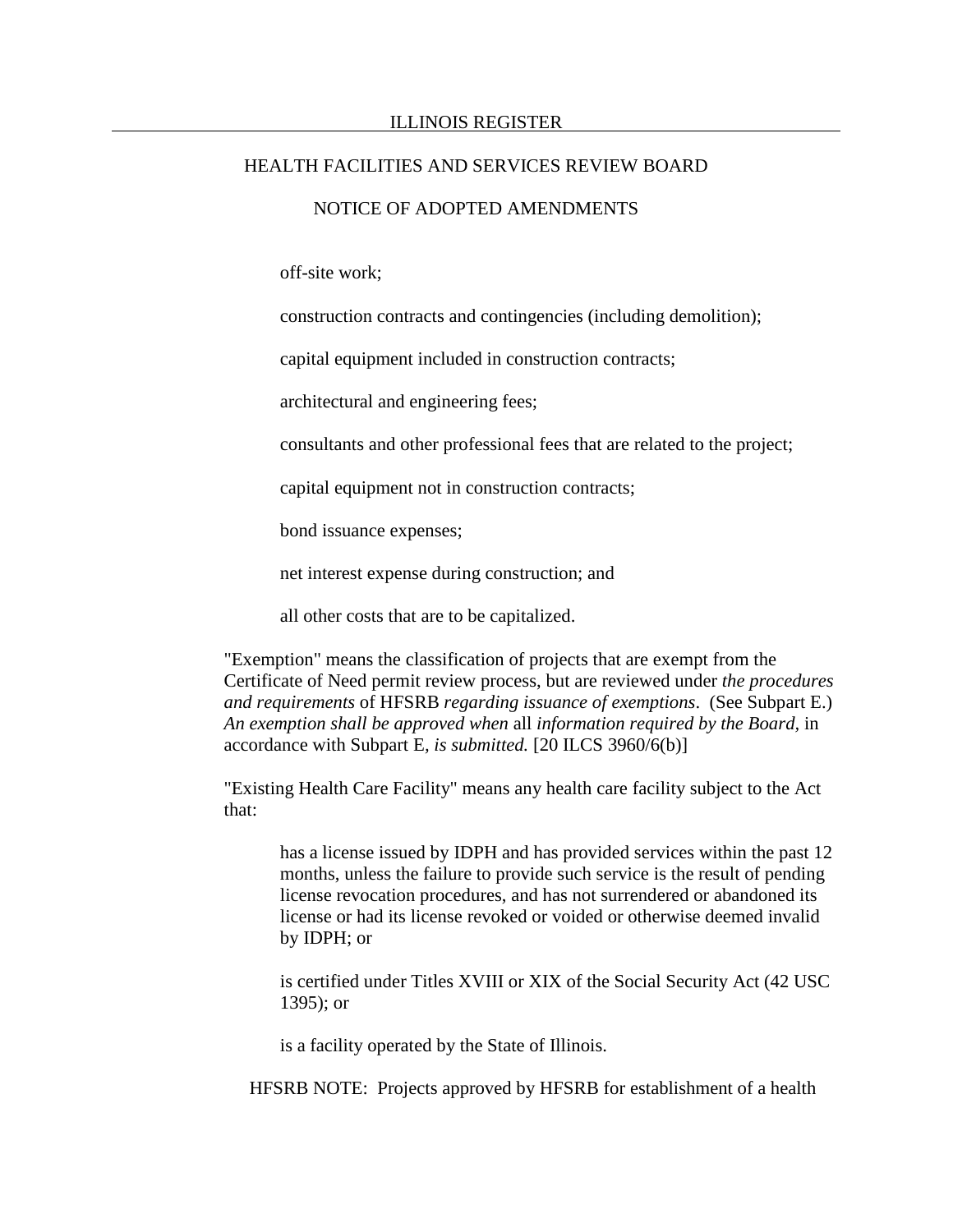### NOTICE OF ADOPTED AMENDMENTS

care facility that have not been deemed complete in accordance with the provisions of this Part shall not be considered existing facilities, but the approved number of beds or services shall be recorded in the Inventory of Health Care Facilities and shall be counted against any applicable need estimate.

"Ex Parte Communication" *means a communication between a person who is not a State Board member or employee that reflects on the substance of a formally filed State Board proceeding and that takes place outside the record of the proceeding. Communications regarding matters of procedure and practice, such as the format of a pleading, number of copies required, manner of service, and status of proceedings, are not considered ex parte communications. Technical Assistance with respect to an application, not intended to influence any decision on the application, may be provided by employees to the applicant. Once an application is filed and deemed complete, a written record of any communication between staff and an applicant shall be prepared by staff and made part of the public record, using a prescribed, standardized format, and shall be included in the application file.* [20 ILCS 3960/4.2]

"Fair Market Value" means the dollar value of a project or any component of a project that is accomplished by lease, donation, gifts or any other means that would have been required for purchase, construction, or acquisition.

"Final Decision" or "Final Administrative Decision" or "Final Determination" means:

the decision by HFSRB to approve or deny an application for permit. Action taken by HFSRB to deny an application for permit is subsequent to an administrative hearing or to the waiver of such hearing; or

the decision by HFSRB on all matters other than the issuance of a permit.

HFSRB NOTE: The decision is final at the close of business of the HFSRB meeting at which the action is taken.

"Final Realized Costs" means all costs that are normally capitalized under generally accepted accounting principles that have been incurred to complete a project for which a permit or exemption was issued. These costs include all expenditures and the dollar or fair market value of any component of the project, whether acquired through lease, donation or gift.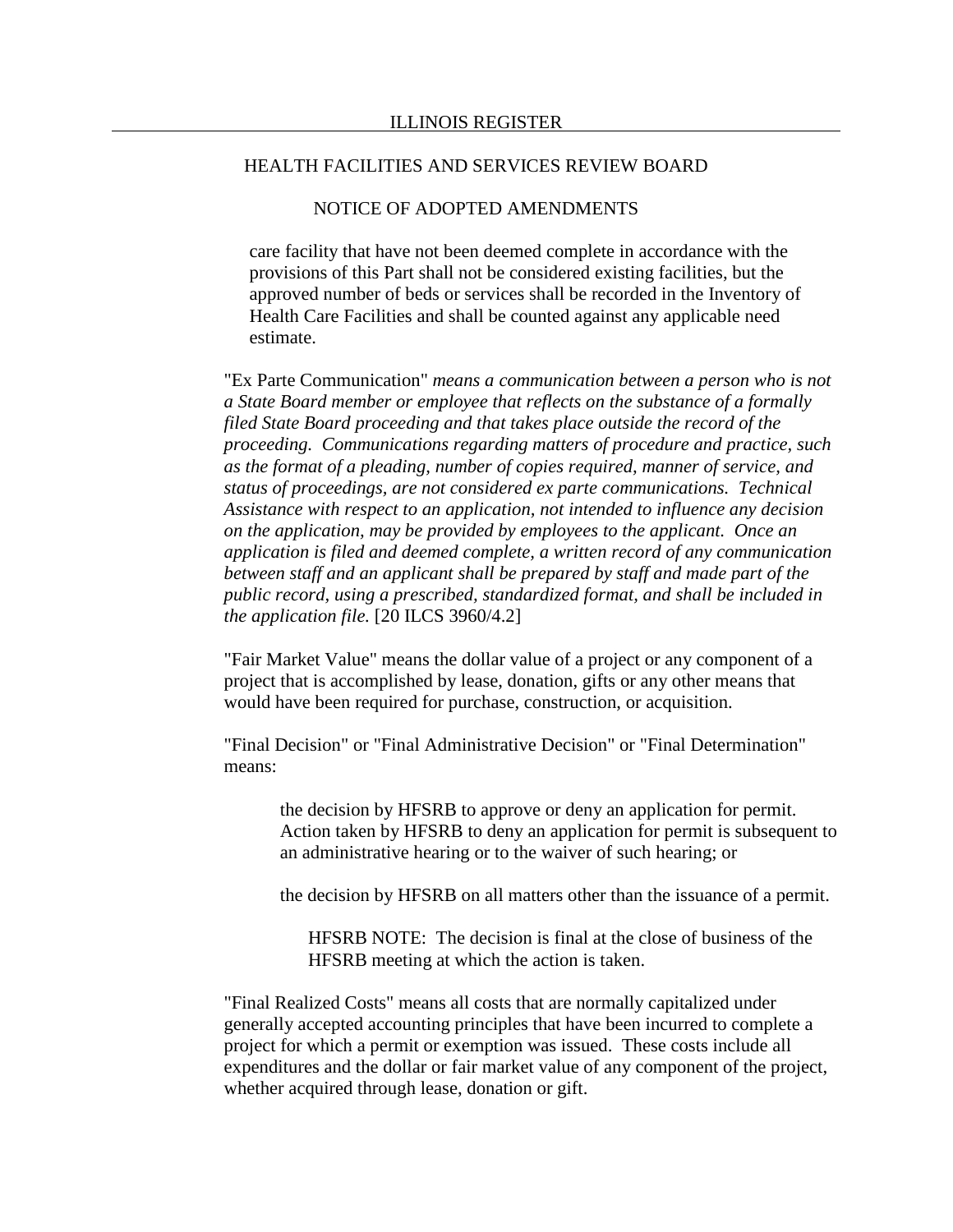## NOTICE OF ADOPTED AMENDMENTS

"Financial Commitment" means the commitment of at least 33% of total funds assigned to cover total project cost, that occurs by:

The actual expenditure of 33% or more of the total project cost; or

The commitment to expend 33% or more of the total project cost by signed contracts or other legal means. (See Section 1130.760 (Annual Progress Reports).)

"Hearing Officer" means the person with authority to conduct public hearings and to take all necessary steps to assure the proper completion of public hearings and to assure compliance with requirements of the Act. Responsibilities include: determining the order and time allotment for public testimony; maintaining order; setting and announcing new hearing dates, times and places, as necessary; determining the conclusion of the hearing and assuring that all documents, exhibits and other written materials presented or requested at the hearing are in the hearing officer's custody; and preparing a report for submittal to HFSRB.

"HFSRB" or "State Board" or "Board" means the Illinois Health Facilities and Services Review Board.

"IAPA" means the Illinois Administrative Procedure Act [5 ILCS 100].

"Intent to Deny" means the negative decision of HFSRB, following its initial consideration of an application for permit that failed to receive the number of affirmative votes required by the Act. (See Section 1130.670.)

"Interdependent Components" means components of construction or modification that are architecturally or programmatically interrelated to the extent that undertaking one or more of the components compels the other components to be undertaken. *Unless otherwise interdependent, or submitted as one project by the applicant, components of construction or modification undertaken by means of a single construction contract or financed through the issuance of a single debt instrument shall not be grouped together as one project.*[20 ILCS 3960/3]

"Inventory" means the HFSRB Inventory of Health Care Facilities and Need Determination created pursuant to Section 12(4) of the Act and found on the Board's website at www.hfsrb.illinois.gov.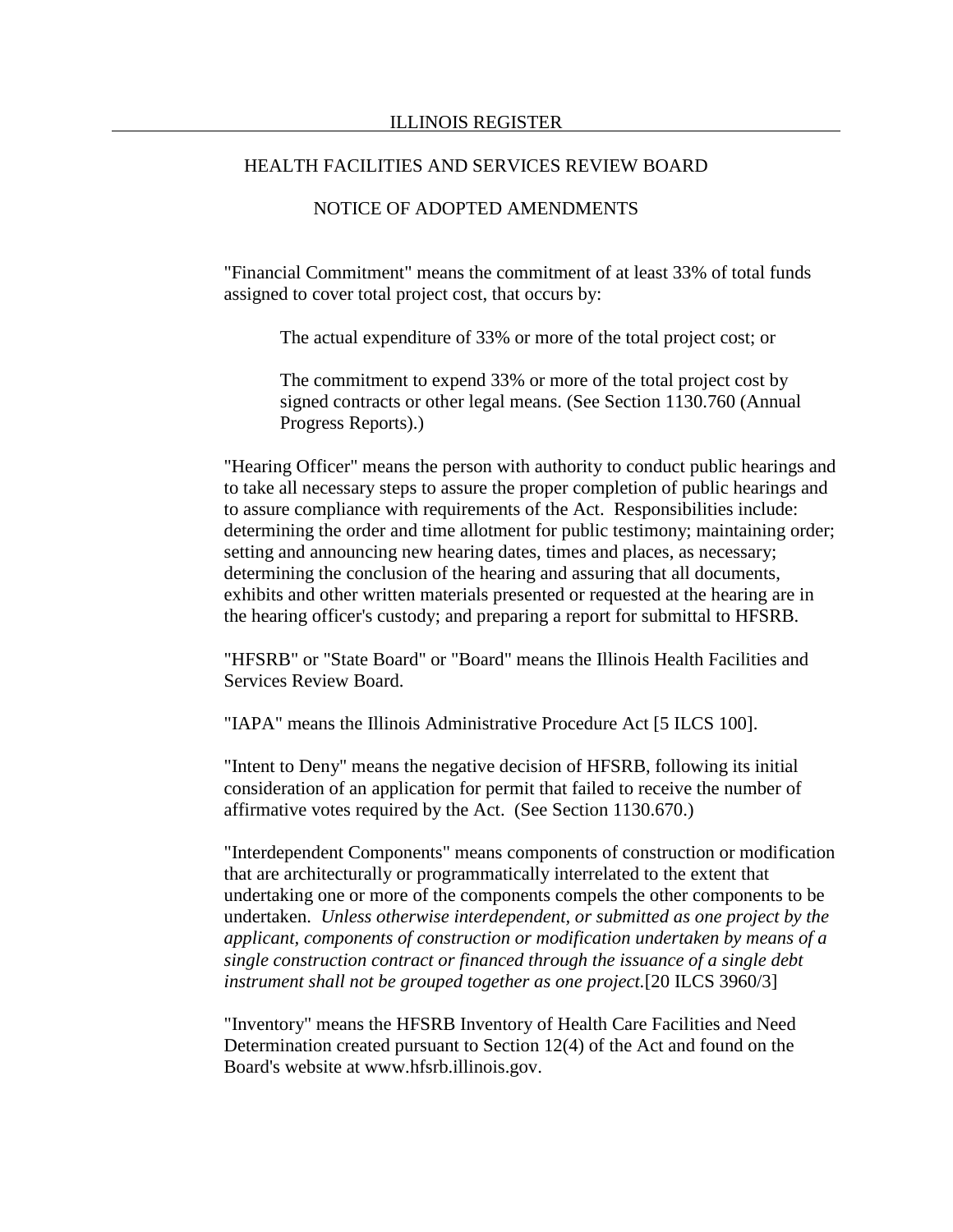## NOTICE OF ADOPTED AMENDMENTS

"Major Construction Project" means:

*Projects for the construction of new buildings;*

*Additions to existing facilities;* 

*Modernization projects whose cost is in excess of \$1,000,000 or 10% of the facility's operating revenue, whichever is less; and*

*Such projects as the State Board shall define and prescribe (see Section 1130.310) pursuant to the Act.* [20 ILCS 3960/5]

"Major Medical Equipment" *means medical equipment* that *is used for the provision of medical and other health services and* that *costs in excess of the capital expenditure minimum, except* that this *term does not include medical equipment acquired by or on behalf of a clinical laboratory to provide clinical laboratory services if the clinical laboratory is independent of a physician's office and a hospital and it has been determined under Title XVIII of the Social Security Act (42 USCA 1395x) to meet the requirements of paragraphs (10) and (11) of section 1861(S) of the Social Security Act. In determining whether medical equipment has a value in excess of the capital expenditure minimum, the value of studies, surveys, designs, plans, working drawings, specifications, and other activities essential to the acquisition of the equipment shall be included*. [20 ILCS 3906/3]

"Medicaid Certified" or "Medicare Certified" or "Medicaid Certification" or "Medicare Certification" means approval for a facility to receive reimbursement under Title XVIII (Medicare) and/or XIX (Medicaid) of the Social Security Act (42 USC 1395).

"Modification of an Application" or "Modification" means any change to an application during the review period (i.e., prior to a final HFSRB action). These changes include, but are not limited to: changing the proposed project's physical size or gross square feet, the site within a planning area, the operating entity when the operating entity is not the applicant, the number of proposed beds, the categories of service to be provided, the cost, the method of financing, proposed project completion date, the configuration of space within the building, or any change in the person who is the applicant, including the addition or deletion of one or more persons as co-applicants.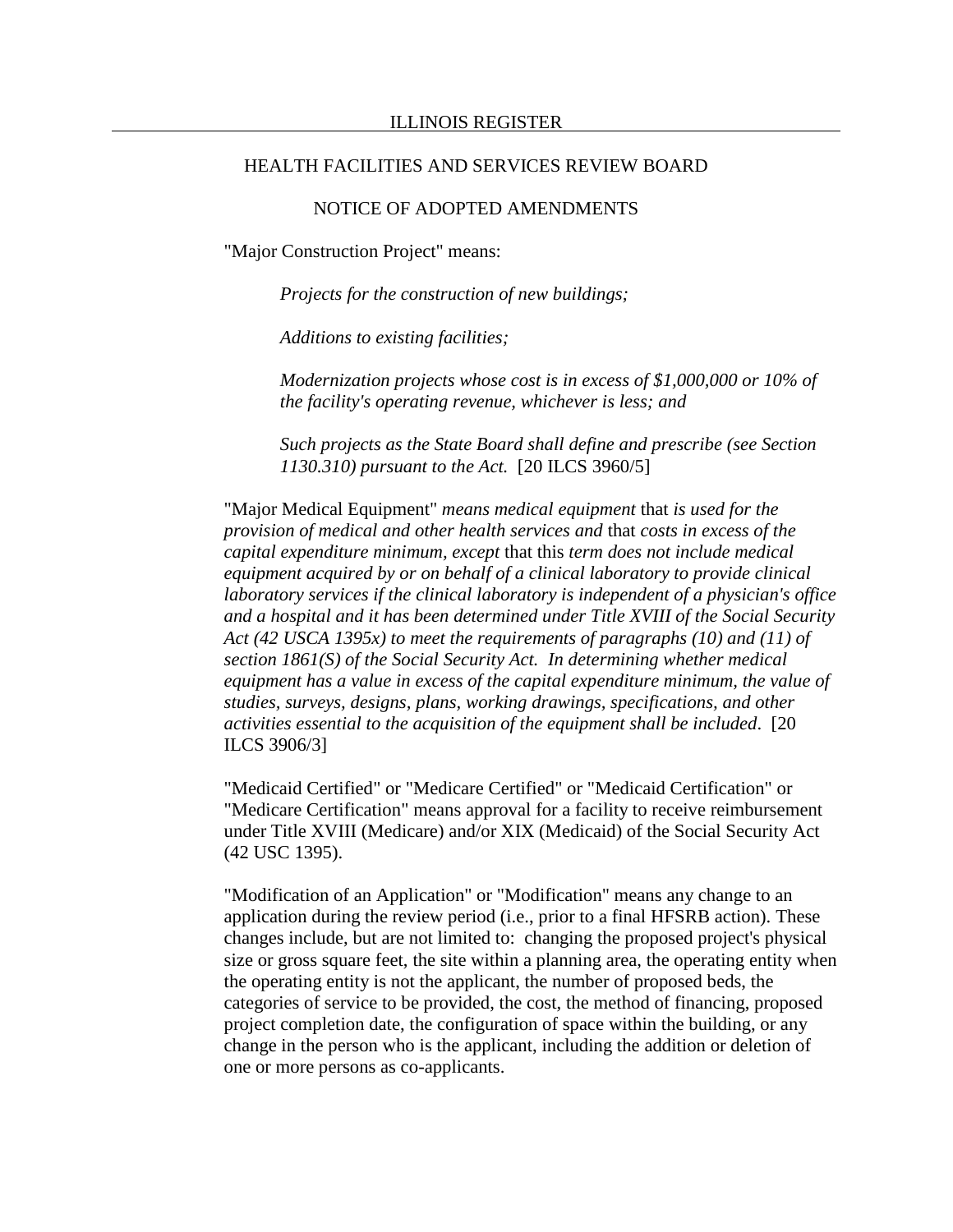### NOTICE OF ADOPTED AMENDMENTS

HFSRB NOTE: A change of site to a site outside the planning area originally identified in the application is not considered a modification and invalidates the application.

"Moral Turpitude" means conduct that has an inherent quality of baseness, vileness or depravity with respect to another person or society in general, contrary to the accepted and customary rule of right and duty. Examples include rape, forgery, robbery, arson, counterfeiting and wrongful solicitation.

"Newspaper of General Circulation" means newspapers other than those intended to serve a particular, defined population, such as the publications of professional and trade associations.

"Newspaper of Limited Circulation" is defined in Section 8.5(c) of the Act.

"Non-clinical Service Area" *means an area for the benefit of the patients, visitors, staff or employees of a health care facility and not directly related to the diagnosis, treatment, or rehabilitation of persons receiving services from the health care facility. "Non-clinical service areas" include, but are not limited to, chapels; gift shops; newsstands; computer systems; tunnels, walkways, and elevators; telephone systems; projects to comply with life safety codes; educational facilities; student housing; patient, employee, staff, and visitor dining areas; administration and volunteer offices; modernization of structural components (such as roof replacement and masonry work); boiler repair or replacement; vehicle maintenance and storage facilities; parking facilities; mechanical systems for heating, ventilation, and air conditioning; loading docks; and repair or replacement of carpeting, tile, wall coverings, window coverings or treatments, or furniture. Solely for the purpose of this definition, "non-clinical service area" does not include health and fitness centers.* [20 ILCS 3960/3]

"Non-substantive Projects" means certain projects that have been defined in 77 Ill. Adm. Code 1110.40, with a review period of 60 days.

"Notification of HFSRB Action" means the transmittal of HFSRB decisions to the applicant or permit or exemption holder. Notification shall be given to the applicant's or permit holder's designated contact person, legal representative or chief executive officer.

"Operational" means that a permit holder is providing the services approved by HFSRB and, for a new health care facility or a new category of service, licensure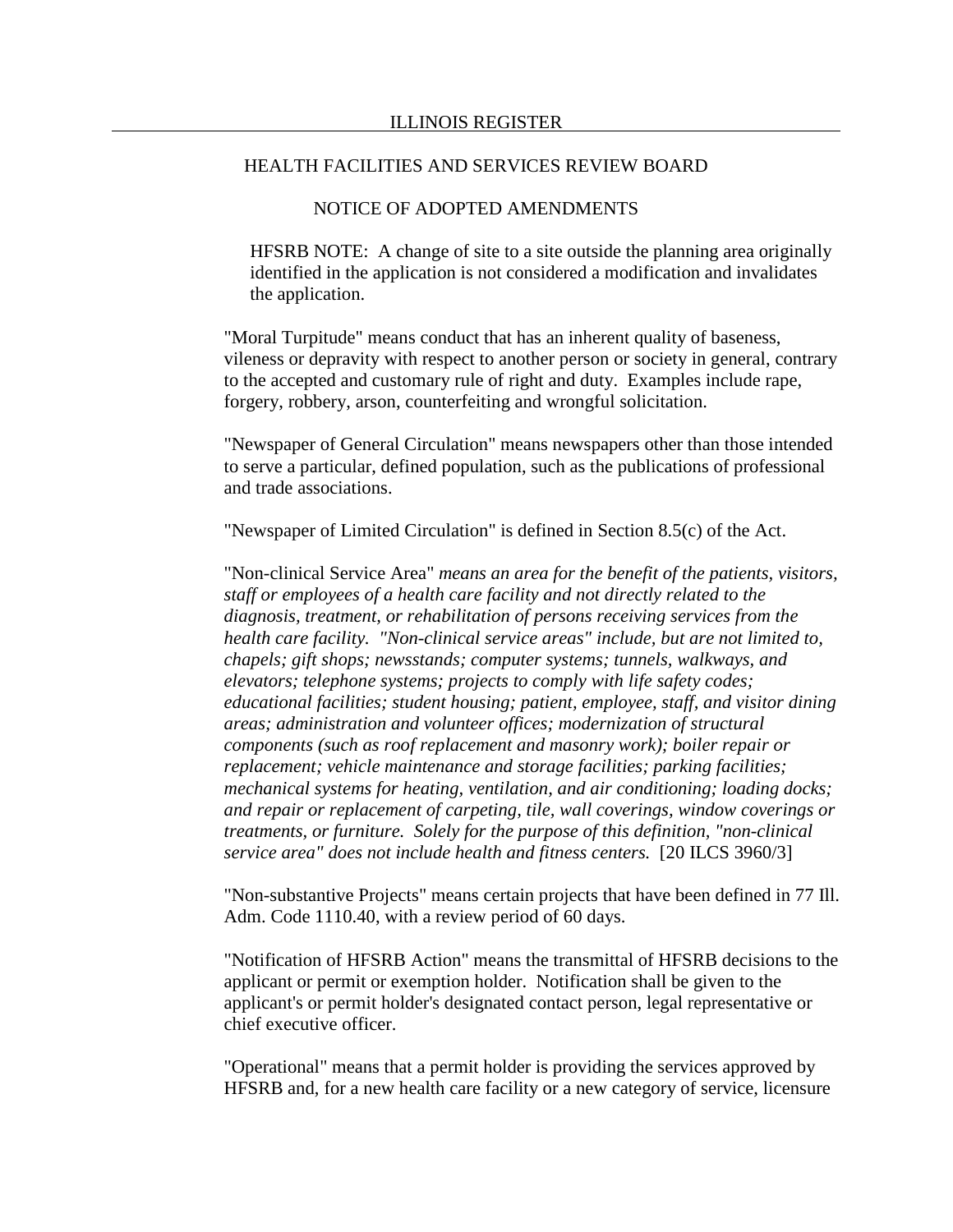## NOTICE OF ADOPTED AMENDMENTS

or Medicare and/or Medicaid certification has been obtained, and residents/patients are utilizing the facility or equipment or are receiving service.

"Out-of-state Facility" *means a person that is both licensed as a hospital or as an ambulatory surgery center under the laws of another state or that qualifies as a hospital or an ambulatory surgery center under regulations adopted pursuant to the Social Security Act and not licensed under the Ambulatory Surgical Treatment Center Act, the Hospital Licensing Act, or the Nursing Home Care Act. Affiliates of out-of-state facilities shall be considered out-of-state facilities. Affiliates of Illinois licensed health care facilities 100% owned by an Illinois licensed health care facility or its parent, or Illinois physicians licensed to practice medicine in all its branches, shall not be considered out-of-state facilities. Nothing in this definition shall be construed to include an office or any part of an office of a physician licensed to practice medicine in all its branches in Illinois that is not required to be licensed under the Ambulatory Surgical Treatment Center Act.* [20 ILCS 3960/3]

"Permit" means authorization to execute and complete a project related to a health care facility, as reviewed and approved by HFSRB and as specified in the Act.

*"Person" means any one or more natural persons, legal entities, governmental bodies other than federal, or any combination thereof.* [20 ILCS 3960/3]

"Project Financial Commitment Date" means the date by which the permit holder is to expend or commit to expend by contract or other legal means at least 33% of the total project cost. (See Section 1130.760 (Annual Progress Reports).)

"Proposal" or "Project" means any proposed construction or modification of a health care facility or any proposed acquisition of equipment to be undertaken by an applicant.

"Related Person" means any person that:

*is at least 50% owned, directly or indirectly, by either the health care facility or a person owning, directly or indirectly, at least 50% of the health care facility;* or

*owns, directly or indirectly, at least 50% of the health care facility*; or [20 ILCS 3960/3]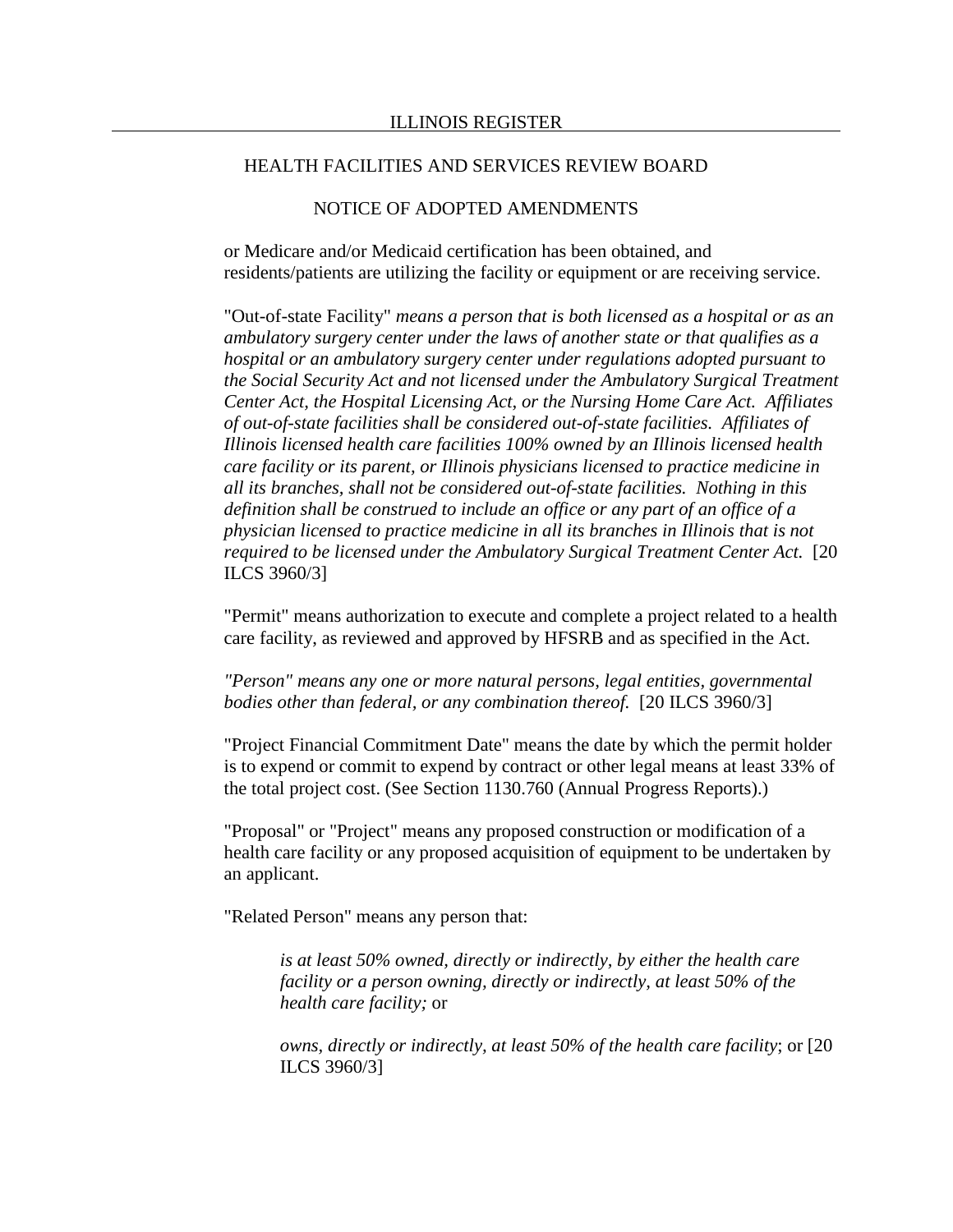## NOTICE OF ADOPTED AMENDMENTS

is otherwise controlled or managed by one or more health care facilities or controls or manages the health care facility; or

otherwise controls or manages the health care facility; or

is otherwise, directly or indirectly, under common management or control with one or more health care facilities.

"Relinquishment of a Permit" means a voluntary and knowing abandonment of a permit or exemption, forsaking all rights associated with that permit or exemption. Once relinquishment is granted by HFSRB, a relinquished permit or exemption is considered null and void. The Inventory inventory will be modified, if affected by the permit relinquishment, to the same status as prior to the permit issuance.

"Review Period" means the time from the date an application for permit or exemption is deemed complete by HFSRB staff until HFSRB renders its final decision.

"Site" means the physical location of a proposed project and is identified by address or legal property description.

"Square Feet" or "SF" or "Square Footage" means a unit of measure of physical service areas or buildings considered by HFSRB. Departmental Gross Square Feet (DGSF) means the designation of physical areas for departments and services. It consists of the entire space dedicated to the use of that department or service, including walls, shafts and circulation. Building Gross Square Feet (BGSF) means the designation of physical area of an entire building. It includes all exterior walls and space within those walls.

*"State Board Staff Report" means the document that sets forth the review and findings of State Board staff as prescribed by the State Board, regarding applications subject to the Board's jurisdiction.* [20 ILCS 3960/3]

"Substantially Changes the Scope or Changes the Functional Operation of the Facility" means:

the addition or discontinuation of a category of service as defined in 77 Ill. Adm. Code 1110.40(c) and Section 1130.140;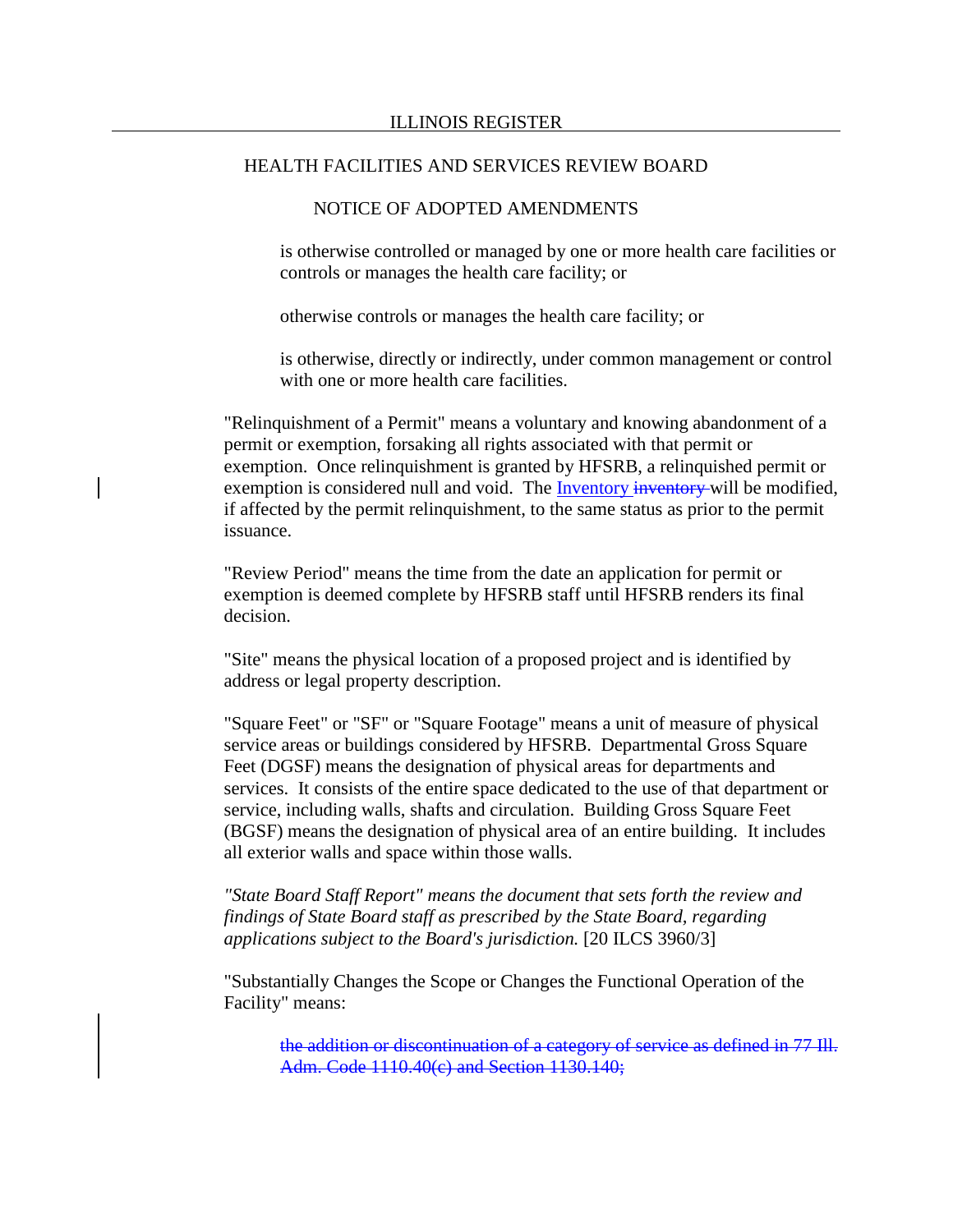## NOTICE OF ADOPTED AMENDMENTS

the discontinuation of a health care facility or category of service as defined in this Part;

a change of a material representation made by the applicant in an application for permit or exemption subsequent to receipt of a permit that is relied upon by HFSRB in making its decision. Material representations are those that provide a factual basis for issuance of a permit or exemption and include:

withdrawal or non-participation in the Medicare and/or Medicaid programs;

charge information;

requirements of variances pursuant to 77 Ill. Adm. Code 1110;

other representations made to HFSRB as stipulated or agreed upon in the public record and specified in the application or the permit or exemption approval letter;

the addition of a specialty not previously approved by HFSRB for an ambulatory surgical treatment center (ASTC) that has not been classified as a multi-specialty ASTC by HFSRB in accordance with the provisions of 77 Ill. Adm. Code 1110.1540;

an increase of more than three dialysis stations or more than 10% of the facility's total number of dialysis stations, whichever is less, over a twoyear period. The two-year period begins on the date the facility's additional stations are certified. When a permit is issued for additional stations or for the establishment of an additional facility/service, the facility may not add any more dialysis stations for two years from the date that such stations approved in the permit are certified without obtaining an additional permit; or

the acquisition, construction, or leasing of space, buildings, or structures for providing outpatient surgical services on a site or location that is not within the licensed premises of the health care facility. Outpatient surgical services are those surgical procedures that are routinely performed in such settings as a hospital or ambulatory surgical treatment center, or in any room or area that is designed, equipped, and used for surgery, such as, but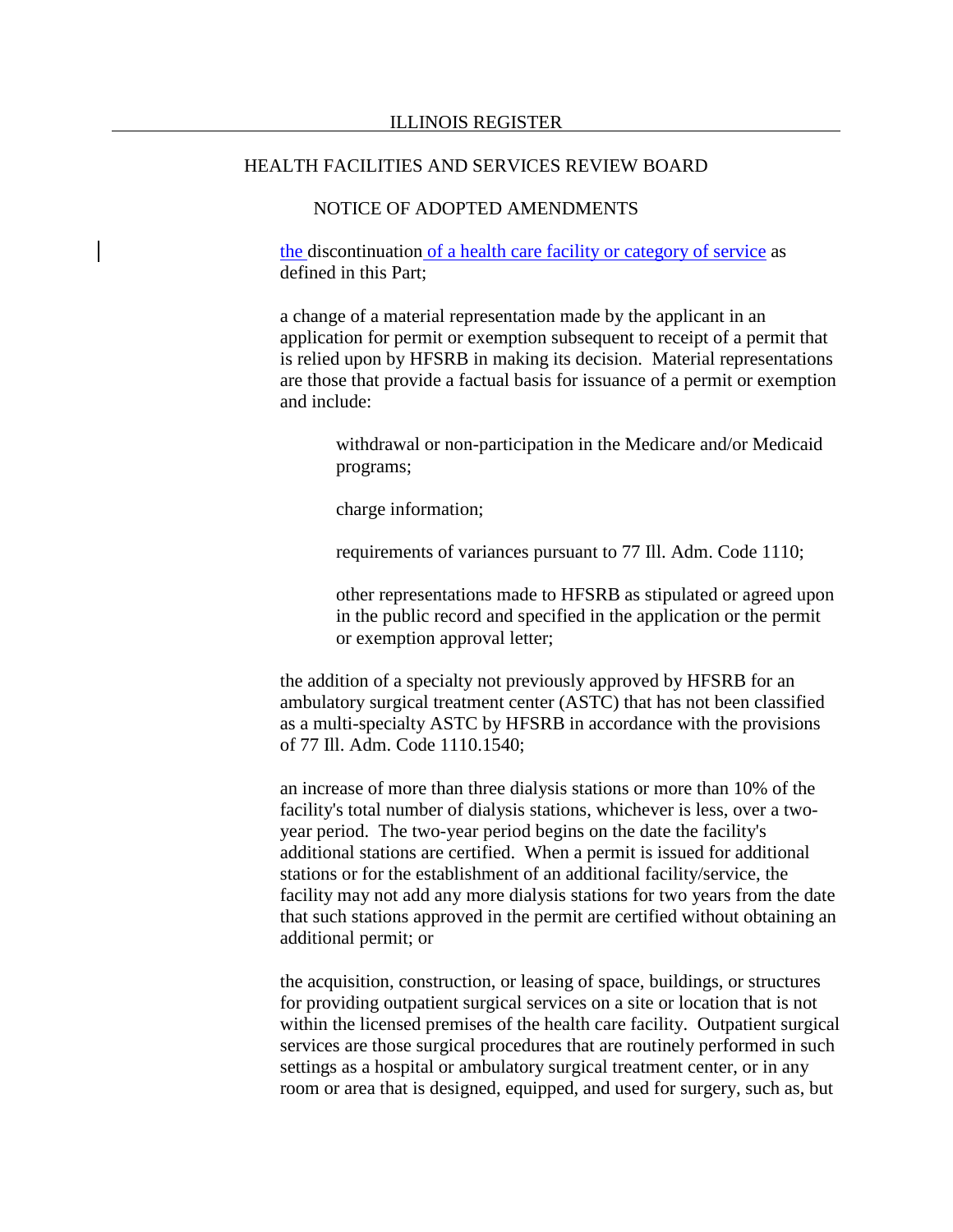## NOTICE OF ADOPTED AMENDMENTS

not limited to, a surgical suite or special procedures room. Outpatient surgical services do not include those procedures performed as part of a physician's private practice in examination or non-surgical treatment rooms.

"Substantially Complete" means that the application for permit has been determined ready for review, with the understanding that additional information may be needed for clarification during the course of the review period.

"Substantive Projects" means types of projects that are defined in the Act and classified as substantive. *Substantive projects shall include no more than the following:*

*Projects to construct a new or replacement facility located on a new site; or a replacement facility located on the same site as the original facility and the costs of the replacement facility exceed the capital expenditure minimum.*

*Projects proposing a new service or discontinuation of a service, which shall be reviewed by the Board within 60 days.*

*Projects proposing a change in the bed capacity of a health care facility by an increase in the total number of beds or by a redistribution of beds among various categories of service or by a relocation of beds from one facility to another by more than 20 beds or more than 10% of total bed capacity, as defined by the State Board* in the Inventory*, whichever is less, over a 2-year period*. [20 ILCS 3960/12]

"Technical Assistance" means help provided by an employee of HFSRB to a person, a health care facility or the HFSRB, and is not considered ex parte communication as defined in Section 4.2 of the Act. Technical Assistance may be provided to any person regarding pre-application conferences, the filing of an application, or other request to HFSRB provided that the communication is *not intended to influence any decision on the application.* Technical Assistance may be provided for the benefit of HFSRB to clarify issues relevant to an application or other business of HFSRB. The assistance may be in the form of written correspondences, conversations, site visits, meetings, and/or consultations with independent experts. *Once an application or exemption is filed and deemed complete, a written record of any communication between staff and an applicant shall be prepared by staff and made part of the public record, using a prescribed,*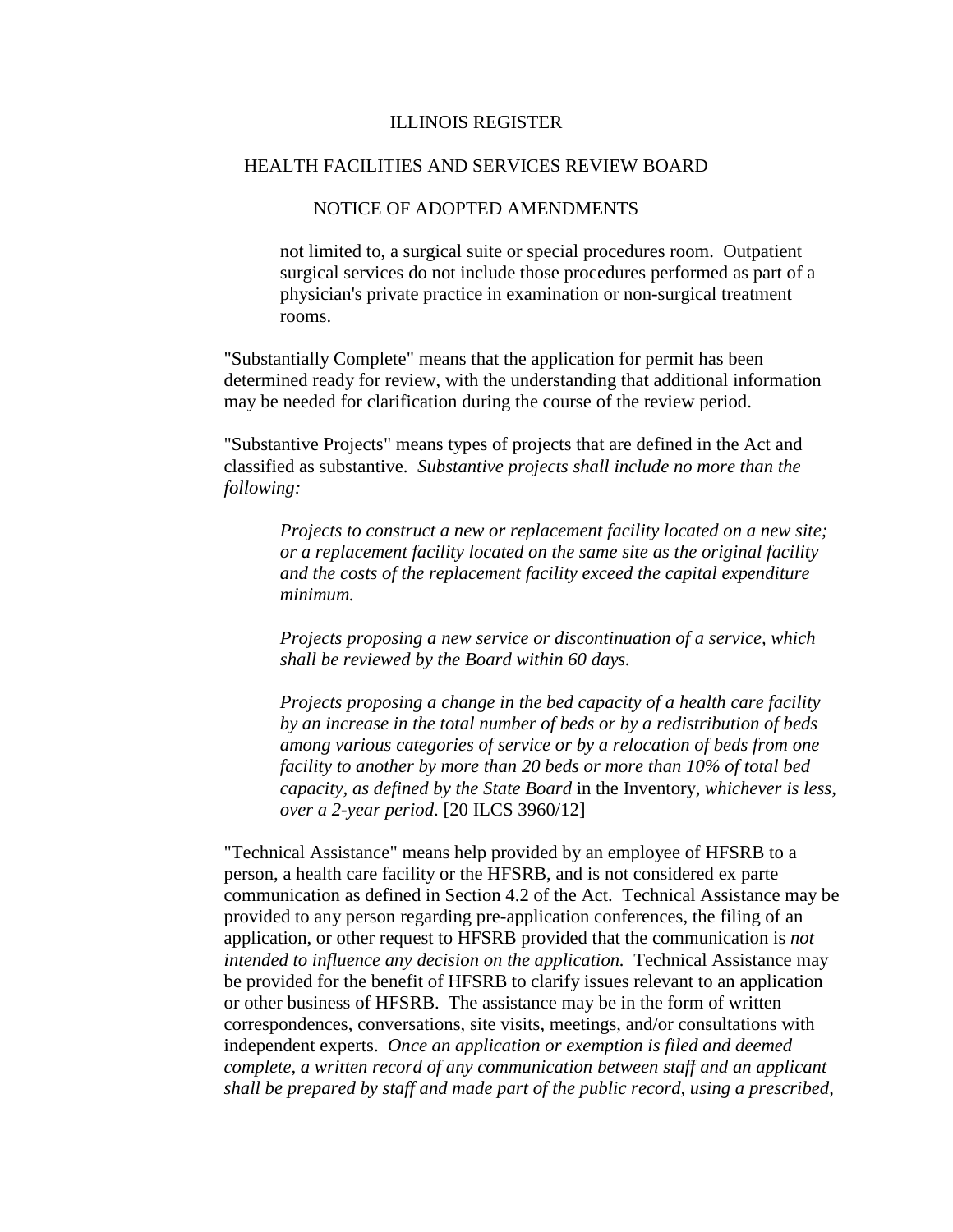# NOTICE OF ADOPTED AMENDMENTS

*standardized format, and shall be included in the application file*, within 10 business days after the assistance is provided*.* [20 ILCS 3960/4.2]

"Temporary Suspension of Facility or Category of Service" means a facility that has ceased operation or that has ceased to provide a category of service (see 77 Ill. Adm. Code 1100.220 for category of service definition) for a period not to exceed one year, due to unanticipated or unforeseen circumstances (such as the loss of appropriate staff or a natural or unnatural disaster). The time period may be extended upon finding that the resumption of facility operation or category of service has proceeded with due diligence and HFSRB approval of the requested extension. The facility administrator shall file notice to HFSRB of a temporary suspension of service, in compliance with the requirements described in Section 1130.240(d).

(Source: Amended at 41 Ill. Reg. \_\_\_\_\_\_, effective \_\_\_\_\_\_\_\_\_\_\_\_)

# SUBPART E: OPERATIONAL REQUIREMENTS FOR EXEMPTIONS

# **Section 1130.531 Requirements for Exemptions for the Establishment or Expansion of Neonatal Intensive Care Service and Beds (Repealed)**

- a) Application for Exemption The application for exemption is subject to approval under Section 1130.560 and shall include the information required by Section 1130.500, as well as the following information:
	- 1) A description of the project that identifies the location of the neonatal intensive care unit and the number of neonatal intensive care beds proposed;
	- 2) Verification that a final cost report will be submitted to the Agency no later than 90 days following the anticipated project completion date;
	- 3) Verification that failure to complete the project within the 24 months after the Board approved the exemption will invalidate the exemption.
- b) Extension of Exemption The exemption holder can request an extension. To receive the extension, the exemption holder must show that the project has proceeded with due diligence.